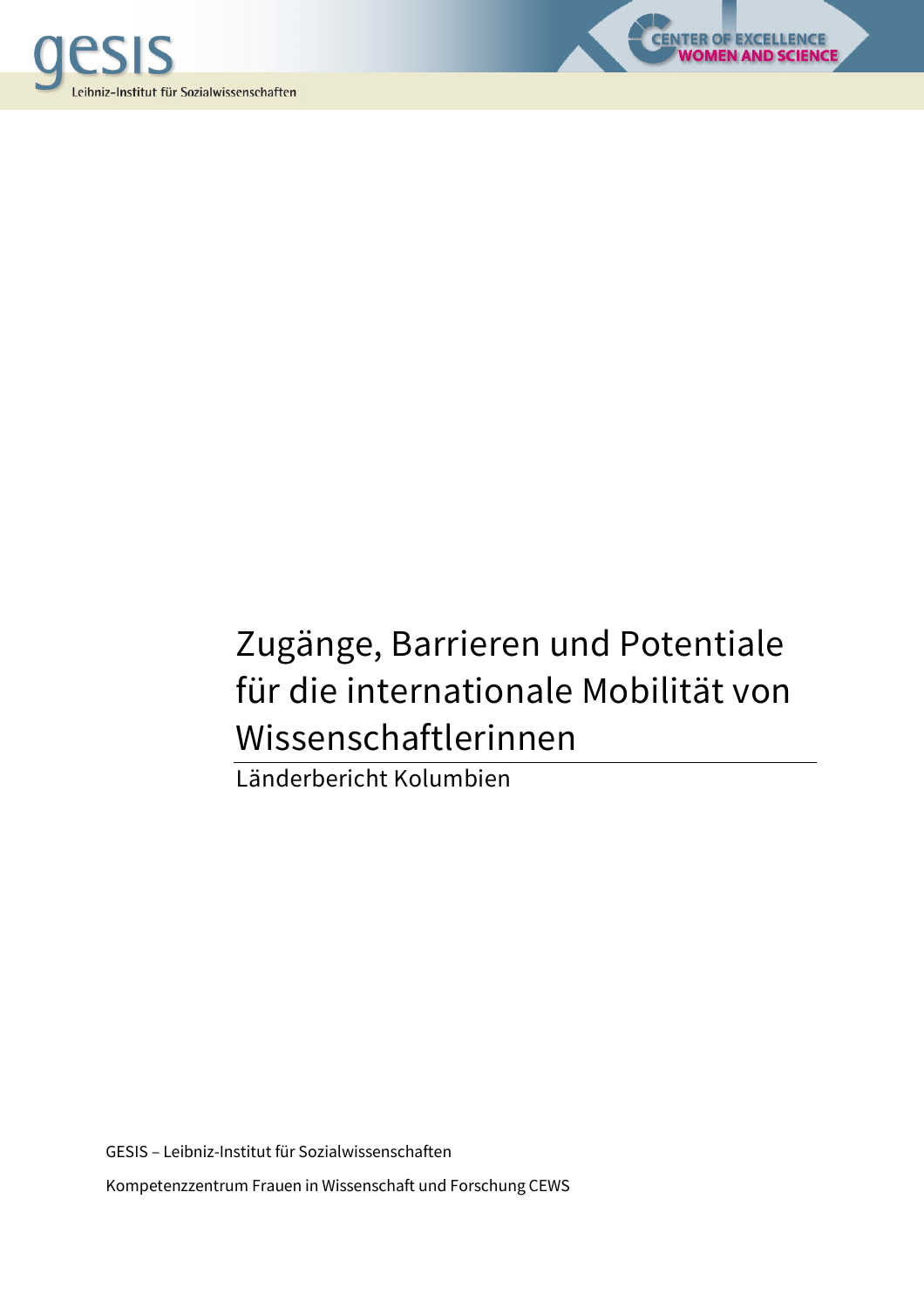# **Country dossier Colombia**

Ana Luisa Muñoz-García Assistant Professor Pontificia Universidad Católica de Chile aumunoz@uc.cl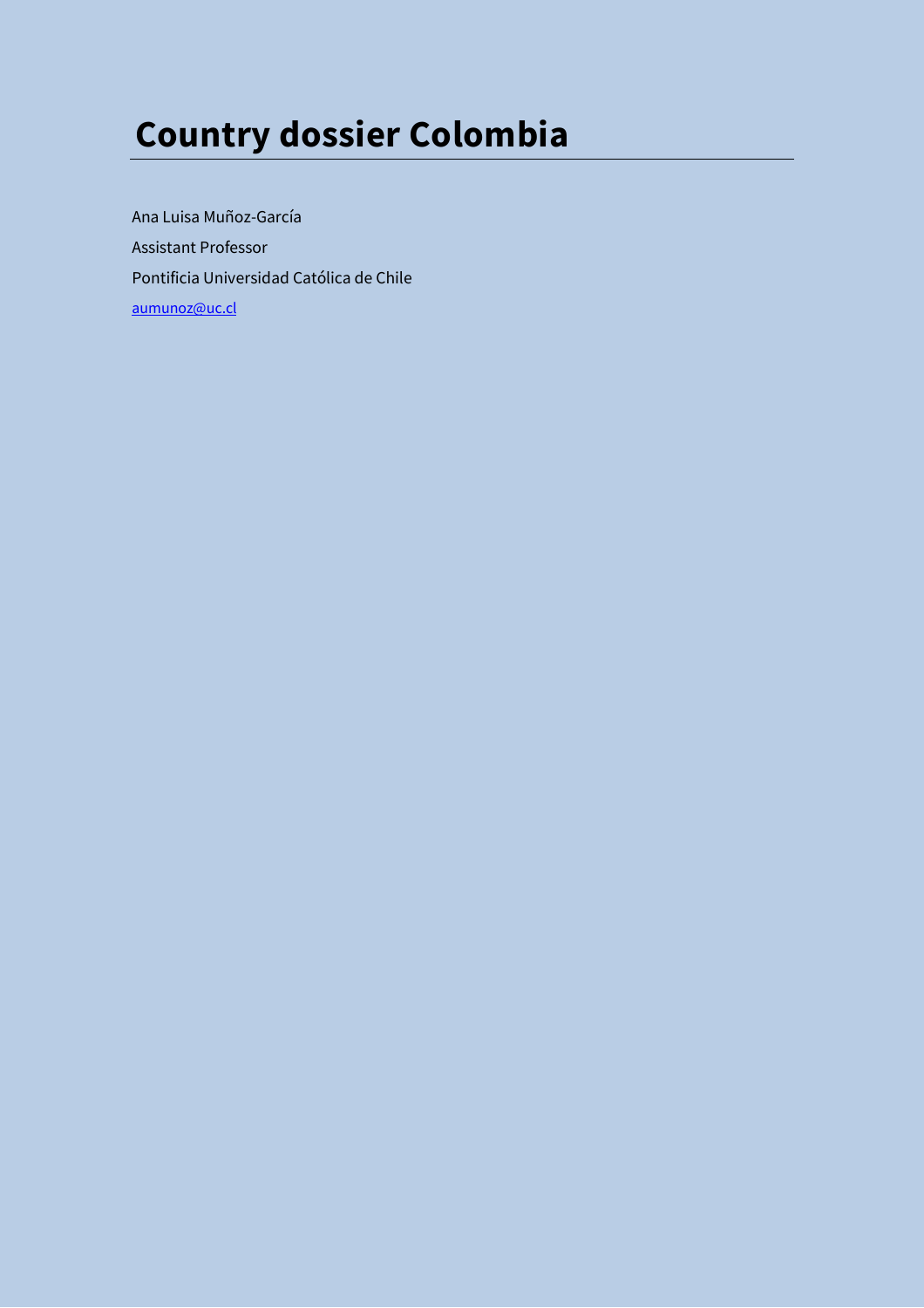# **Table of Contents**

| $\mathbf{1}$   |     |  |  |  |  |  |  |
|----------------|-----|--|--|--|--|--|--|
|                | 1.1 |  |  |  |  |  |  |
|                | 1.2 |  |  |  |  |  |  |
| $\overline{2}$ |     |  |  |  |  |  |  |
|                | 2.1 |  |  |  |  |  |  |
|                | 2.2 |  |  |  |  |  |  |
|                | 2.3 |  |  |  |  |  |  |
|                |     |  |  |  |  |  |  |
|                |     |  |  |  |  |  |  |
|                |     |  |  |  |  |  |  |
|                |     |  |  |  |  |  |  |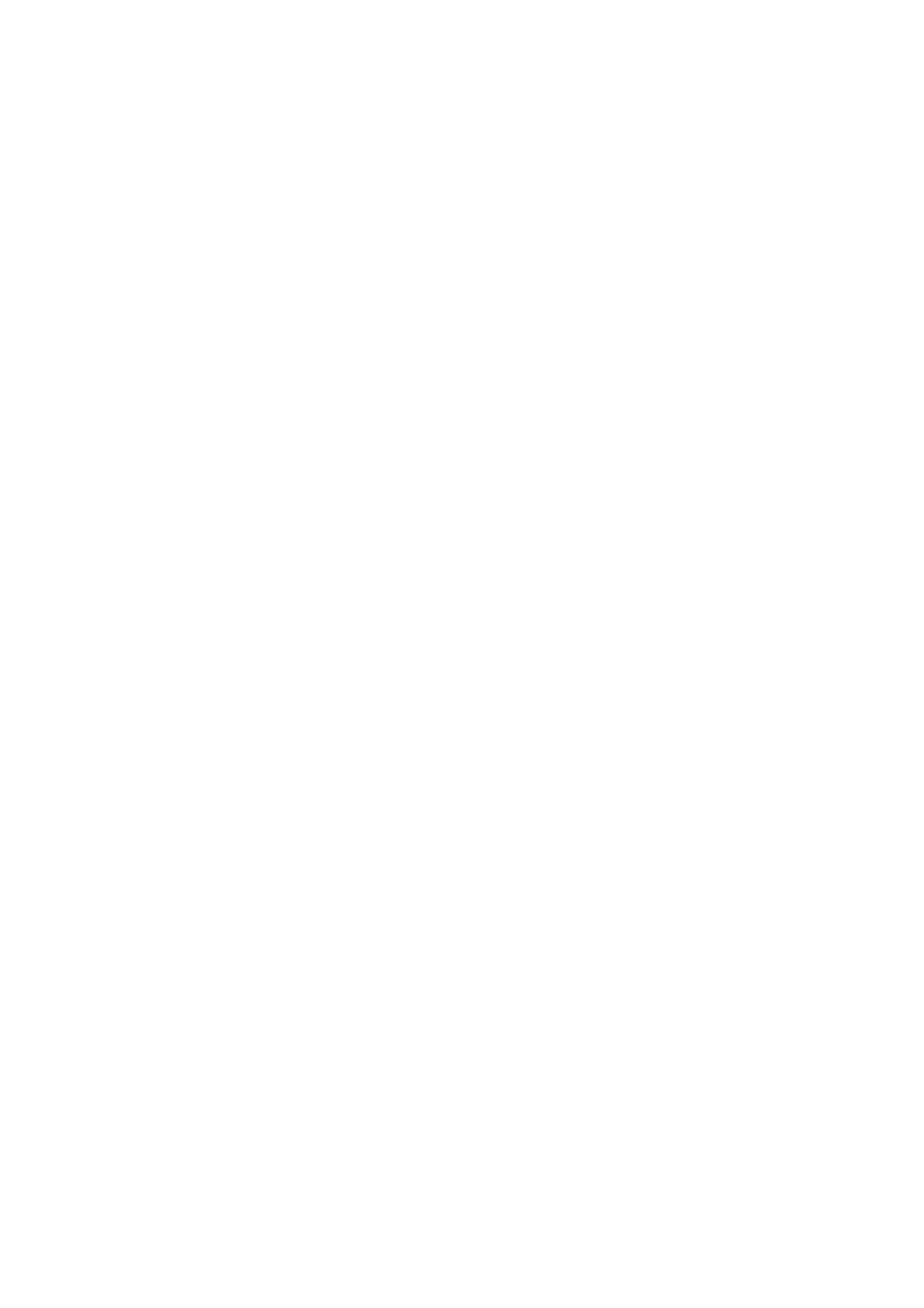## **1 The Context of Colombian Higher Education**

## **1.1 Structure and Basic Characteristics**

Colombia's oldest university –Saint Thomas University – was opened in Bogotá in 1580. Until the country's independence in the early 19th century, the education system was described as rigidly elitist (Carroll, Reyes, and Trines, 2020). As of today, higher education in Colombia is regulated by the Ministry of National Education (MEN), which licenses higher education institutions – public and private – and also provides quality assurance with the help of the National Accreditation Council (CNA) and the National Commission of Quality Assurance for Higher Education (CONACES). Since 2003, the Ministry of Education has established minimum quality requirements and parameters for the operative purpose of the programs.

In Colombia, there are 360 higher education institutions (HEIs) with programs registered in the National Information System for Higher Education (SNIES). Some of these institutions have more than one branch in other parts of the country (Camacho, Messina, and Uribe, 2017) (Annex 1 – Table 1). The tertiary education system in Colombia can be divided into four categories: Professional Technical Institutes (8%); Technological Institutions (15%), which may offer only undergraduates programs; University Institutions, which offer professional programs (39%); and Universities (39%), the only HEIs that are entitled to confer post-graduate degrees, such as Master's or doctoral degrees (Camacho, Messina, and Uribe, 2017).

Colombian government expenditure on education as a percentage of gross domestic product (GDP) has decreased in the last five years, and is still failing to keep up with the emerging enrollments (Trading Economics, 2020). In 2014, government expenditure on education as a percentage of GDP was 4.63 percent compared with 4.46 percent in 2018 (UNESCO Institute for Statistics, UIS, 2020a). In the tertiary education sector, the country has seen a minor increase from 0.96 percent in 2014 to 1.04 percent 2018. In 2018, there was a budget deficit between operating and infrastructure expenses of US\$ 5.7 billion in public universities (Carroll, Reyes and Trines, 2020). According to data from the World Bank (2020b), expenditure on tertiary education as a percentage of government expenditure on education reached 23.31 percent in 2018.

## **1.2 Enrollment and gender participation in higher education**

In the last decades, there has been a massive increase in overall enrollments in the Colombian higher education system (Annex 2 – Graphic 1). In 2018, the gross enrollment ratio (GER) was 55.33 percent; this figure is based on 2,335,617 students in higher education, including postgraduates. The UIS data for the Colombian population in the age group 25+ years show an overall increase in the number of students enrolled in tertiary education in Bachelor's, Master's and doctoral-level programs in the five years from 2014–2018 (Annex 1 – Table 2). Increasing access to higher education, especially for lower-income people or those students who are the first generation in their family to go to university, has been a concern of recent governments. The differentiating factor was developed during 2002–2010 under the heading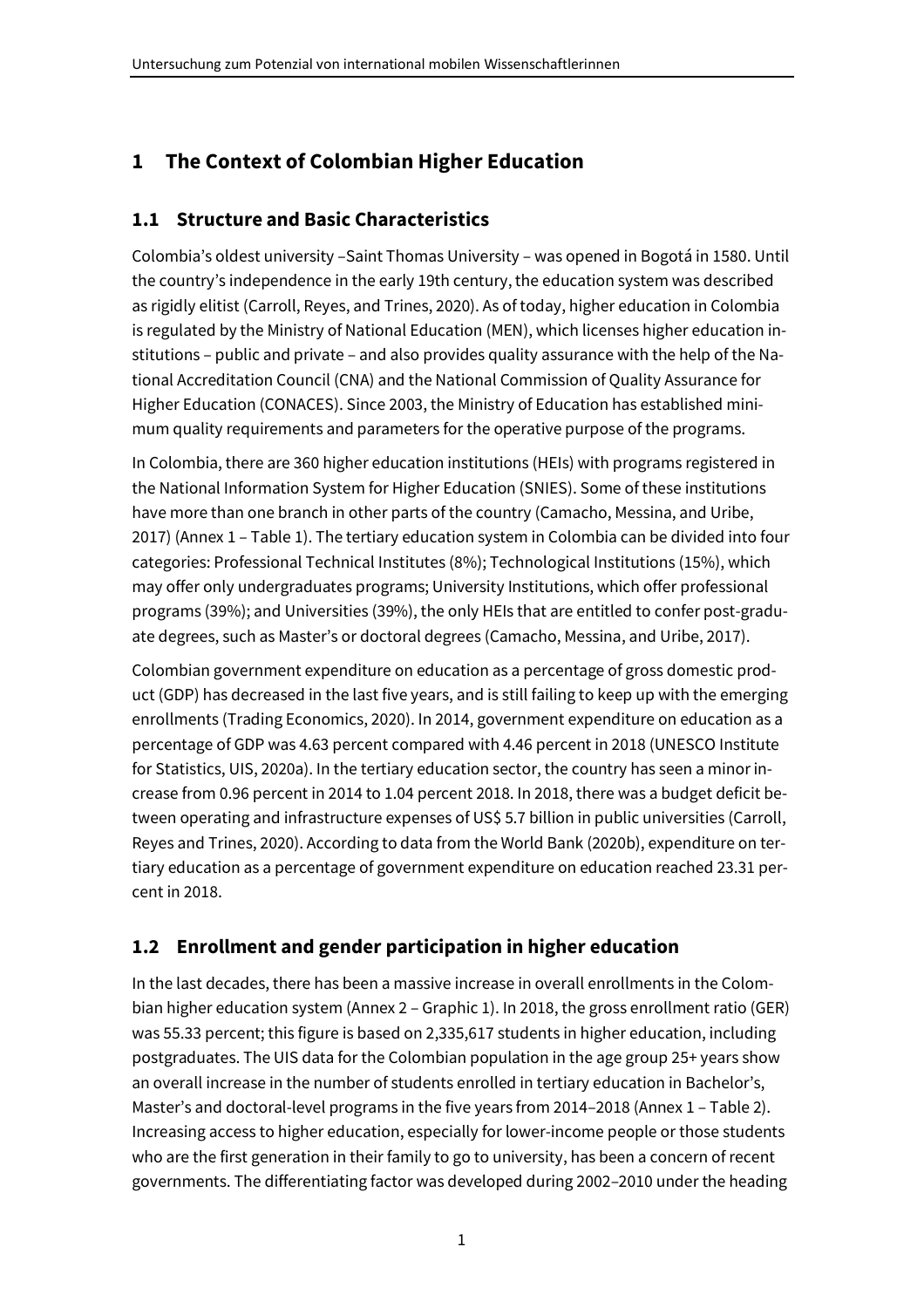"*educational revolution,*" with which access to higher education was designated as a main axis of current public policy. Similarly, it was considered that this effort was a strategy to achieve a more inclusive educational system, and that in this way greater social equity would be achieved (Franco-Orozco and Franco-Orozco, 2018).

Between the years 2014 and 2018, there was a marginal increase in the share of women among graduates from Bachelor's (ISCED level 6) and Master's (ISCED level 7) programmes: The percentage of women among Bachelor's graduates rose from 58 percent in 2014 to 59 percent in 2018; among Master's graduates, the female share increased from 56.6 percent to 56.9 percent (Annex 1 – Table 3).

In 2018, over half (51 percent) of female tertiary graduates, but only 39 percent of male tertiary graduates, obtained their degrees in the field of business, administration and law. By contrast, 25 percent of male tertiary graduates obtained their degrees in the field of engineering, manufacturing and construction, whereas only 10 percent of female graduates did so (Annex  $1$  – Table 5).<sup>1</sup> Based on the Gender Parity Index (GPI) for at least Bachelor's or equivalent level (ISCED 6 or higher), the gross graduation ratio from first-degree programs (ISCED 6 and 7) increased by 0.07 percentage points between 2014 and 2018, when it reached 1.49 percent; this number represents the Colombian population aged 25+ years (Annex  $1 - Table 4$ .

In terms of funding, Colombia increased the number of Master's scholarships and loans for Master's programs between 2008 and 2014. According to data retrieved from the Colombian Observatory of Science and Technology (OCYT), between 2014 and 2016, there was a huge increase in the number of women and men receiving Master's scholarships and loans. However, these numbers dropped drastically in 2017, when the number of female beneficiaries was slightly lower than the number of male beneficiaries (OCYT, 2018).

With regard to doctoral student enrollment (Annex 2 – Graphic 2), the numbers more than doubled between 2010 and 2018. The field with the most enrolled students in doctoral programs is engineering, manufacturing and construction, closely followed by natural sciences, mathematics and statistics. In 2017 the tertiary graduation rate by gender in doctoral studies in Colombia was 59.74 percent for men and 40.26 percent for women (OECD, 2020) (Annex 1 - Table 6). In 2018, doctoral graduates (ISCED 8) as a percentage of all graduates in Colombia was just 0.17 percent (OEC). In 2018, 61.6 percent of all graduates from higher education were male; the female share of 38.4 percent was the lowest percentage since the 2016 peak of 40.7 percent (Annex 1 – Table 6).

Several studies around gender and higher education in Colombia and Latin America (Cruz Herrera & Moreno, 2012; Espinosa & Goetschel, 2012; Buquet, Cooper, Mingo, & Moreno, 2013) have identified a persistent inequality in the distribution of enrollment and graduation by gender. All of these studies agree that there is vertical and horizontal segregation that

<sup>&</sup>lt;sup>1</sup> Table 5 shows the total proportion of tertiary education students who graduated in 2018. Thus, the percentage of men and women who graduated from the natural sciences, mathematics and statistics is the result of the calculation in relation to the total population of tertiary education graduates in 2018. Also, these data correspond to those provided by UIS.Stat for "Distribution of tertiary graduates by field of study" (2021)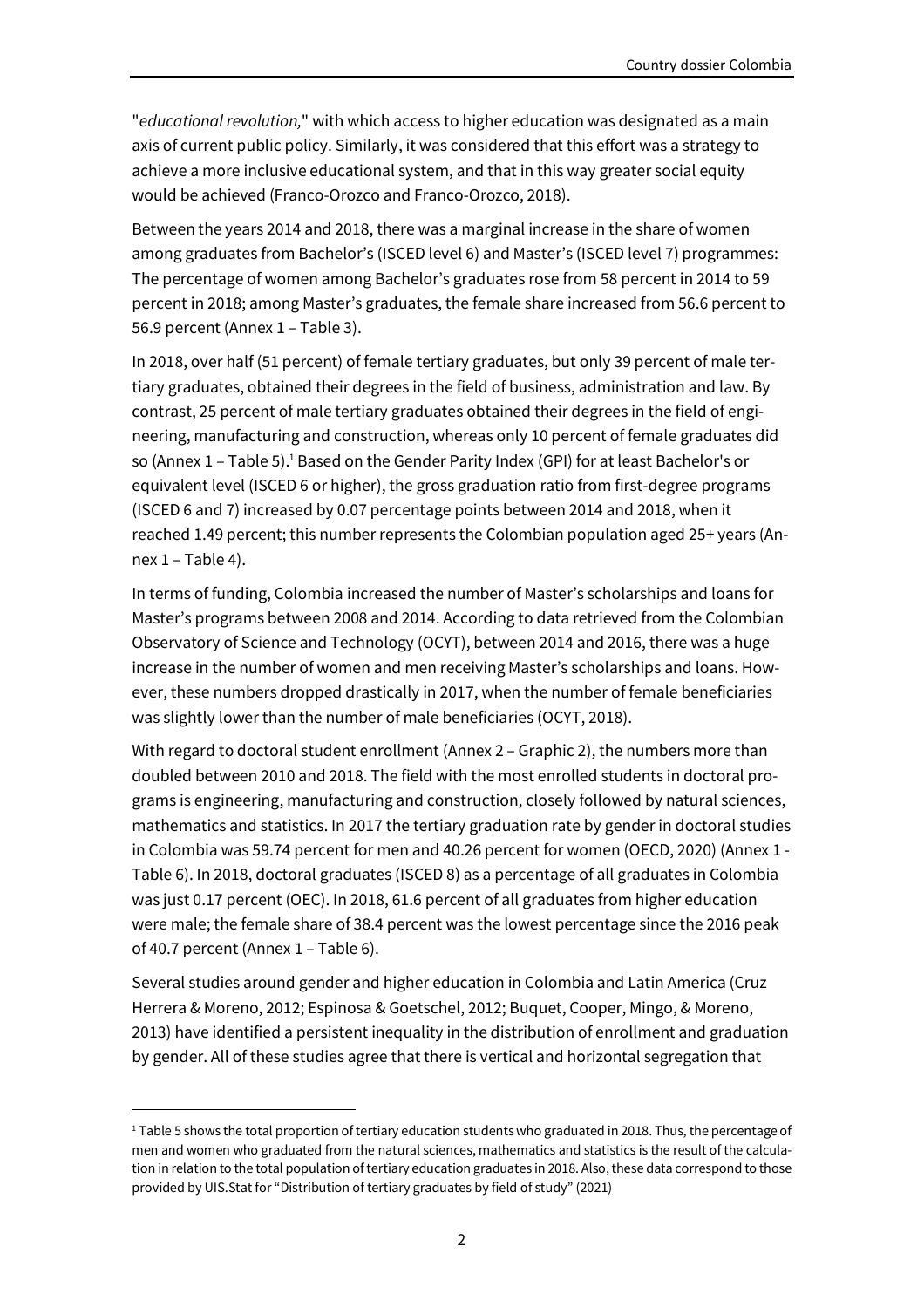limits the participation of women in certain fields of knowledge and at the highest levels of formal education. Glass ceiling analyses have questioned the apparent parity of the figures for participation of women in the professional and labor areas, numerical equity vanishes when *the figures are* analyzed by organizational hierarchy rank: the higher the rank the lower the representation of women. Likewise, analyses of horizontal segregation – that is, the unequal distribution of the sexes across fields of knowledge – reveals the persistence of a traditional vocational orientation related to a sexual division of labor.

# **2 Higher Education and Research System**

The Administrative Department of Science, Technology and Innovation, also known as Col-Ciencias,<sup>2</sup> was created in 1968. It was the main organism of the public administration to redirect state policy into promoting science, technology and innovation in Colombia. In January 2019, the National Government enacted a law enabling the transformation of ColCiencias into the Ministry of Science, Technology and Innovation (MinCiencia, 2019).

## **2.1 Funding and Research**

According to the World Bank (2020a), gross domestic expenditure on R&D (GERD) as a percentage of GDP in Colombia was 0.18 percent in 2007 and 0.24 percent in 2017. Various studies on science in Colombia identify three relevant issues: First, that investment in research is quite low compared with other Latin American countries. Second, there is concern within the country over the disparity in funding among the universities located in the municipalities outside the capital city, considering that most of these universities do not participate in the strategic direction of scientific and technological development in the country (Arango, 2013). Third, there is a large national discussion on the disconnection between the universities and the government initiatives on scientific development and other sectors (e.g., industry) (Mendivelso & Parra, 2018). According to information retrieved from the UIS database (2020b), in 2018, GERD by sector of performance was lowest in the government sector (10.1 percent) and highest in the business enterprise sector (44.9 percent).

Universities in the country have evolved gradually since the establishment of offices to manage research projects with funding organizations. The vice-rectorates for research in the universities have focused on the agency and promotion of research in each institution. The total number of research groups recognized by ColCiencias increased by 25% between 2010 and 2014, with an average annual growth of 5.7%. These research groups are concentrated mostly in a minority group of universities: Universidad Nacional de Colombia, Universidad de los Andes, University of Antioquia, Universidad del Valle and Universidad Javeriana. It is these same institutions that have the greatest international visibility in terms of indexed

<sup>&</sup>lt;sup>2</sup> ColCiencias is the Administrative Department of Science, Technology and Innovation. It promotes public policies to promote science, technology, and innovation (STI) in Colombia. The activities around the fulfillment of its mission involve agreeing on policies to promote the production of knowledge, build capacities for STI, and promote the circulation and use of the same for the integral development of the country and the well-being of Colombians. (Ministry of Sciences, 2021)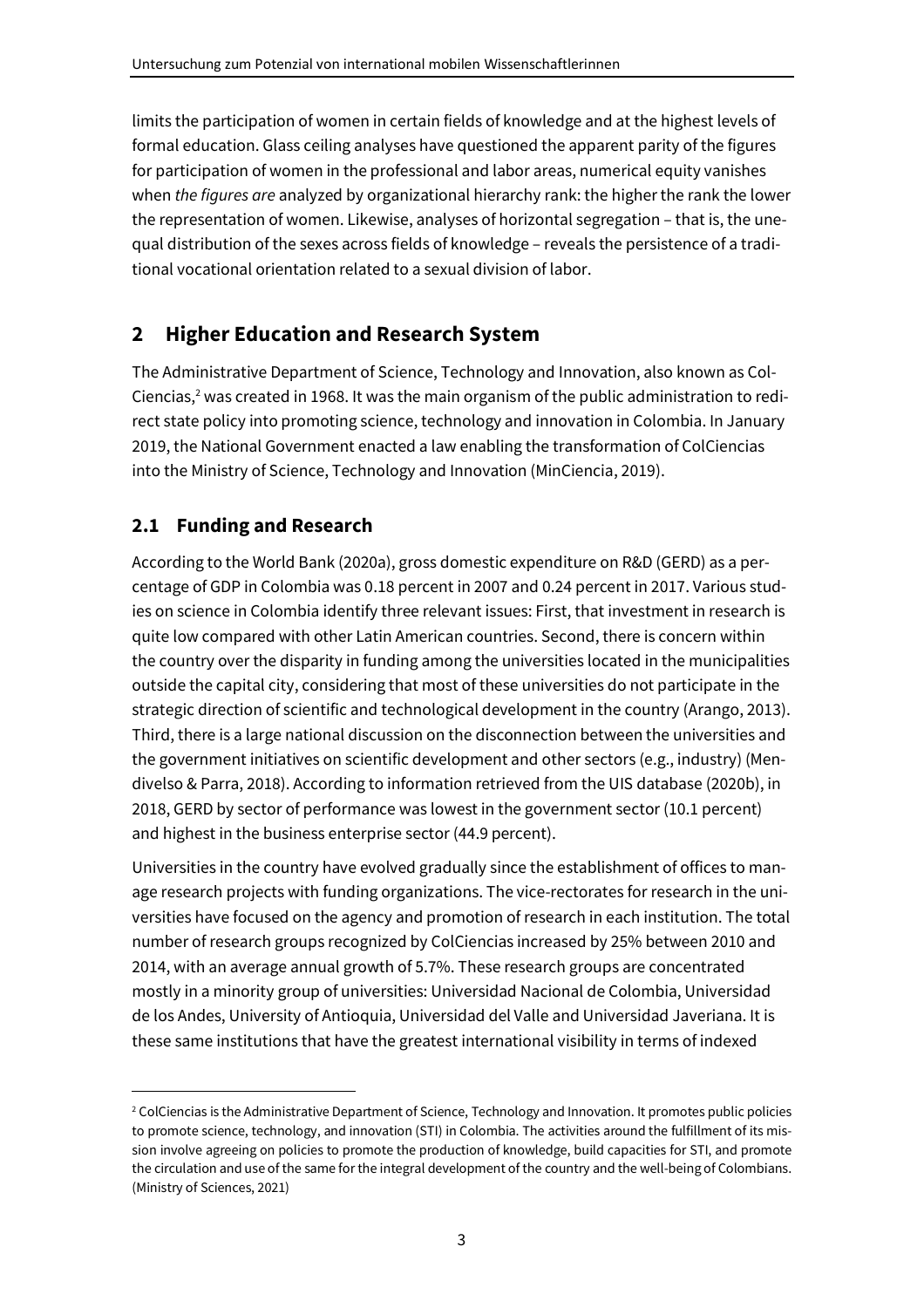publications. Likewise, these universities have developed a strong research agenda that has allowed them to advance in the articulation of this activity with the interests of the State and the productive sector, reconciling the interests of the production of scientific and socially relevant knowledge for national development.

Based on reports created by the Inter-Universities Center of Development (CINDA), an organization of various Latin American universities, the limitations observed in the Colombian research system have to do with two dimensions: one is internal to the institutions; the other is external to them, coming from national policies that regulate science and research. Regarding the first dimension, the low salaries of researchers, the lack of a talent-retention policy in the institutions, and the low degree of competitiveness of Colombian universities with respect to the international academic market should be noted. Regarding external factors, there is general agreement regarding the non-existence of an aggressive policy in the field of advanced education, the lack of incentives for researchers, the lack of a stimulating regulatory framework for investment in research from the productive sector, and the low investment in science and technology by the government (García de Fanelli, 2016).

#### **2.2 Science, Gender and Academic Career**

In Colombian universities, the number of academic jobs has increased in the past years. Between 2008 and 2016, the total number of academic staff in the higher education system has almost doubled. In the academic hierarchy, there are three levels recognized by the Ministry of Education: affiliated, part-time, and full-time. Academic staff who teach one course are called affiliated (*catedrático*). They do not usually have doctoral degrees, and they represent almost 49% of the contracts (Annex 1 – Table 7). Beyond the percentages, it is considered positive that in Colombia the number of professors with Master's degrees and doctorates has increased. According to CINDA (2016), during the last decade a process of consolidation of the academic profession has taken place in Colombia, increasing the number of academics with Master's degrees and doctorates, although the number of staff who teach in higher education with only an undergraduate degree is problematic. However, as there is a law for the categorization of full-time academics established by merits based on their intellectual production, such as publications in prestigious indexed journals, it is becoming impossible to develop an academic career without a doctorate degree. In almost all of the universities there are incentive policies that allow the exclusive dedication of professors to do research and teaching activities. It is important to highlight that the professionalization of academic activity is recently part of the institutional policies in the universities (Melo-Becerra et al., 2017). Gradually, a change is occurring in the profile of the university professor – previously focused mainly on teaching and now focused on institutional profiles that involve management, new forms of knowledge production, and new financing schemes within the framework of a global economy (García de Fanelli, 2016).

Regarding teachers, according to the Ministry of National Education (MEN), in 2015 the higher education system had 148,689 teachers in higher education, of whom 45,362 (30.5%) worked on a full-time contract, 14,048 (9.4%) in the part-time modality, and 90,763 (61.0%) with a partial or professor-hour scheme. By level of training, 2.1 percent of these academic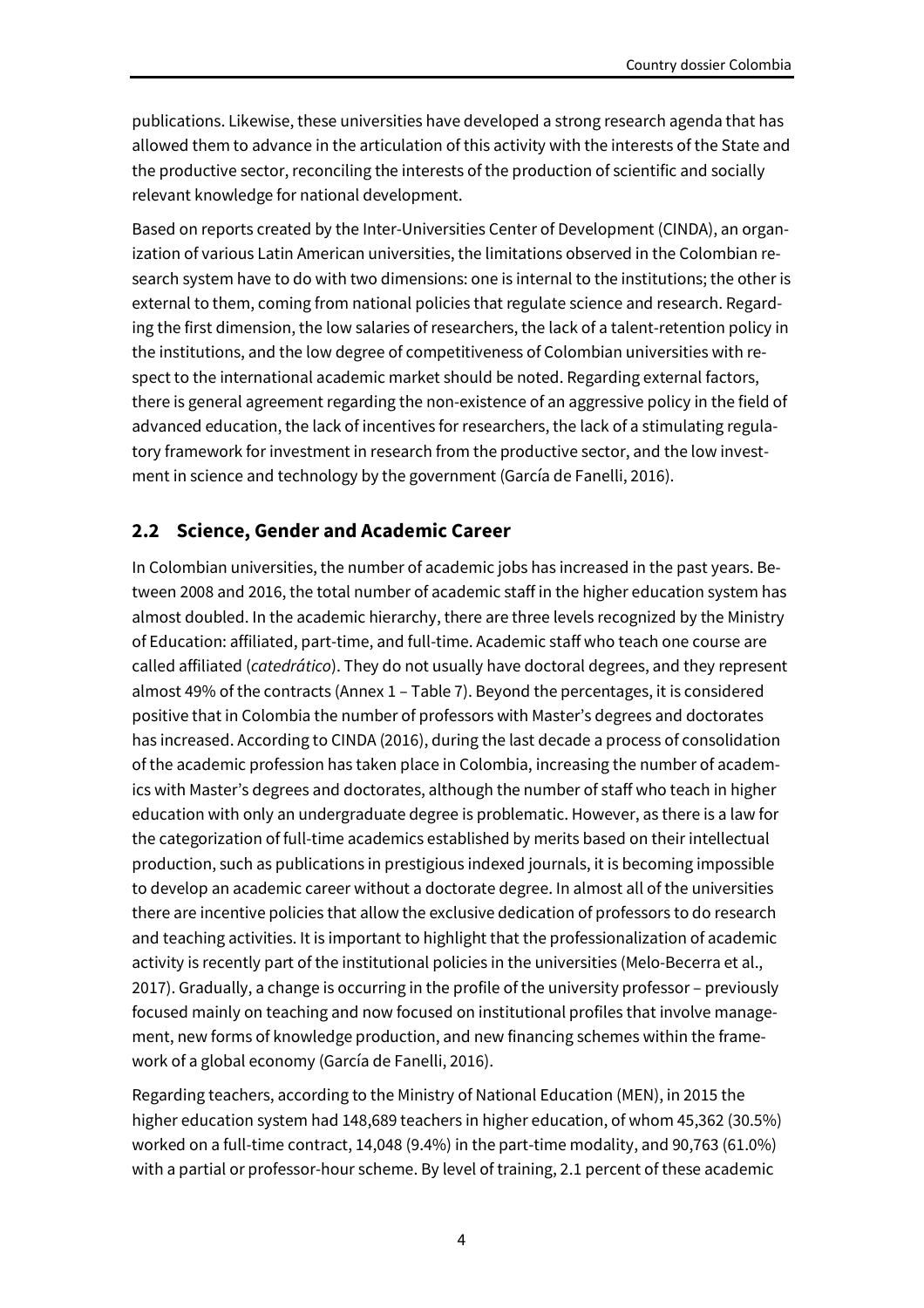staff had a technical or technologist degree, 29.9 percent had an undergraduate degree, 30.6 percent a specialization, 30.7 percent a Master's degree, and 6.7 percent a doctorate or postdoctorate. The high proportion of full professors (61%) and the low percentage of professors with a doctorate (6.7%), who, moreover, are concentrated in just a few universities, is striking. This situation may be affecting research activities, students' academic training and, in general, the results of the educational system (Melo-Becerra et al., 2017). In 2016, there were a total of 152,876 academics working in the system, 62% of whom were male and 38% were women (Ministry of National Education, 2017). The number of female academics increased by 86% between 2008 to 2016 (Annex 1 – Table 8). Between 2014 and 2018, the percentage of teachers in higher education who were female increased by 1.82 percentage points (UIS, 2020a).

Recently, the Economic Lab of Education (LEE) of the Universidad Javierana of Colombia conducted a study on the gender gap in research that found that the lack of women in research is a historical debt on which the country has made progress, with the female share of researchers recognized by the Ministry of Sciences (before the creation of ColCiencias) increasing from 36 percent in 2013 to 38 percent in 2019 (, 2021). This is slow progress considering that the increase was only 2 percentage points in 6 years. Analyzing the group of people who were recognized as researchers by the Ministry of Sciences in 2019, the study found that of the 16,796 researchers recognized in 2019, only 6,411 were female, which is equivalent to 38 percent of all researchers. In some areas of knowledge, the proportion of female researchers is even lower – for example, in engineering (mechanical, electrical, electronics, computer science and civil) and physical sciences, where the proportion of female researchers does not exceed 20%. In addition, the study found that the average age of female researchers was 44 years, whereas in the case of men, it was 40 years (LEE, 2021).

This study further showed that the low proportion of women in research contrasts with the increase in women who have graduated from different academic levels. While the total number of women who graduated from higher education increased by 53.84 percent between 2013 and 2019, the percentage of women in research experienced only a slight increase of two percentage points. In the case of postgraduates, the study noted that the number of women graduates increased by 48% between 2013 and 2019 (from 24,900 to 37,048). In the case of Master's degrees, the increase was 150% – from 3,125 to 7,825 female graduates. In the case of doctorates, the increase was greater, as the number of women graduates rose from 73 in 2013 to 244 in 2019 – a growth of over 234 percent (LEE, 2021, p. 5). Therefore, the study concluded that it was evident that the number of female graduates was not growing at the same rate as the number of researchers recognized by the Colombian Ministry of Sciences.

A study on senior leadership positions in Colombian universities (FEGES, 2015) found that of a total of 310 rector positions, only 21.6 percent were held by women; women accounted for 35 percent of vice-rectors and 32 percent of deans. Furthermore, on average, 31 out of every 100 academics were women (FEGES, 2015). Thus, women are concentrated at the base of the pyramid, and the higher the level of the pyramid, the lower the rate of female participation. This situation affects women's salaries, which tend to be lower in correspondence with the positions of lower hierarchy in which the majority of women academics are located (Fuentes,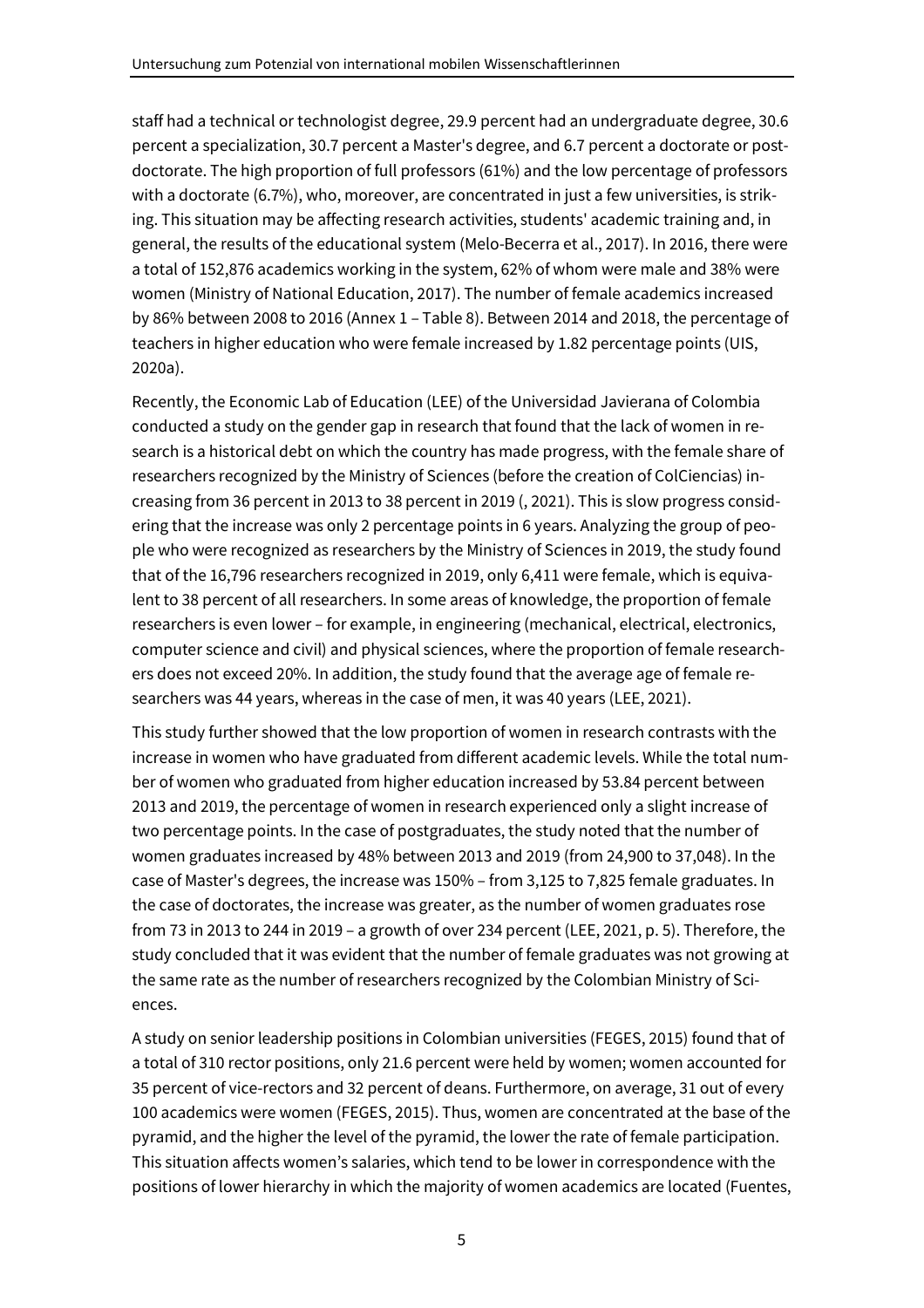2016). Salary gaps are related to a number of factors, for example: the cult of meritocracy in academia even when there is no equal opportunity; competition for incentives based on publications or so-called academic productivity; the "neutral" criteria and processes for promotion and evaluation; the majority male composition of the evaluation committees; and the overvaluation of research over teaching and outreach activities, which usually fall to female academics (Olavarria, 2011; Fuentes, 2016).

Between 2013 and 2017, the representation of Colombian female researchers in other sectors of employment, such as business enterprise, decreased. Female researchers as a percentage of total researchers in the business enterprise sector (in full-time equivalents, FTE) decreased from 37.5 percent in 2013 to 34.6 percent in 2017 – a decline of 2.9 percentage points. Thus, in 2017, this was the sector with the lowest share of female researchers in terms of FTE. By contrast, in terms of headcount (HC), the decrease in female researchers as a percentage of total researchers was lowest (0.7 percentage points) in the private non-profit sector. In the government sector, female researchers as a percentage of total researchers (FTE) increased by 8.8 percentage points, and in the higher education sector, the increase in terms of HC was 3.6 percentage points (Annex 1 – Table 9).

Data from the above-mentioned study conducted by the OCYT (2018), show that between 2009 and 2016 more young female than male researchers were supported by ColCiencias. However, by 2017, the numbers had become very similar (Annex 2 – Graphic 3 and 4). A young researcher is defined as someone who graduated less than three years ago or whose degree is pending at the time of applying for a research grant. However, the data show that the overall tendency is that there are more male researchers than female researchers. This gap gets dramatically bigger when we analyze age ranges from 50 years and older.

## **2.3 Publications**

In the context of publication tendency, the number of articles indexed in the Science Citation Index (SCI) per [US\$ 1 million of] I&D expenditure in 2018 was 8.9726 (Annex 2 – Graphic 5). Compared with other countries in the region, in terms of the number of articles per country indexed in SCOPUS in the year 2018, Colombia had 13,277, while countries with the same population characteristics had 15,127. When it comes to the number of articles indexed in SCI per inhabitant in the same year, Colombia had 14.0919 and Argentina 27.8978.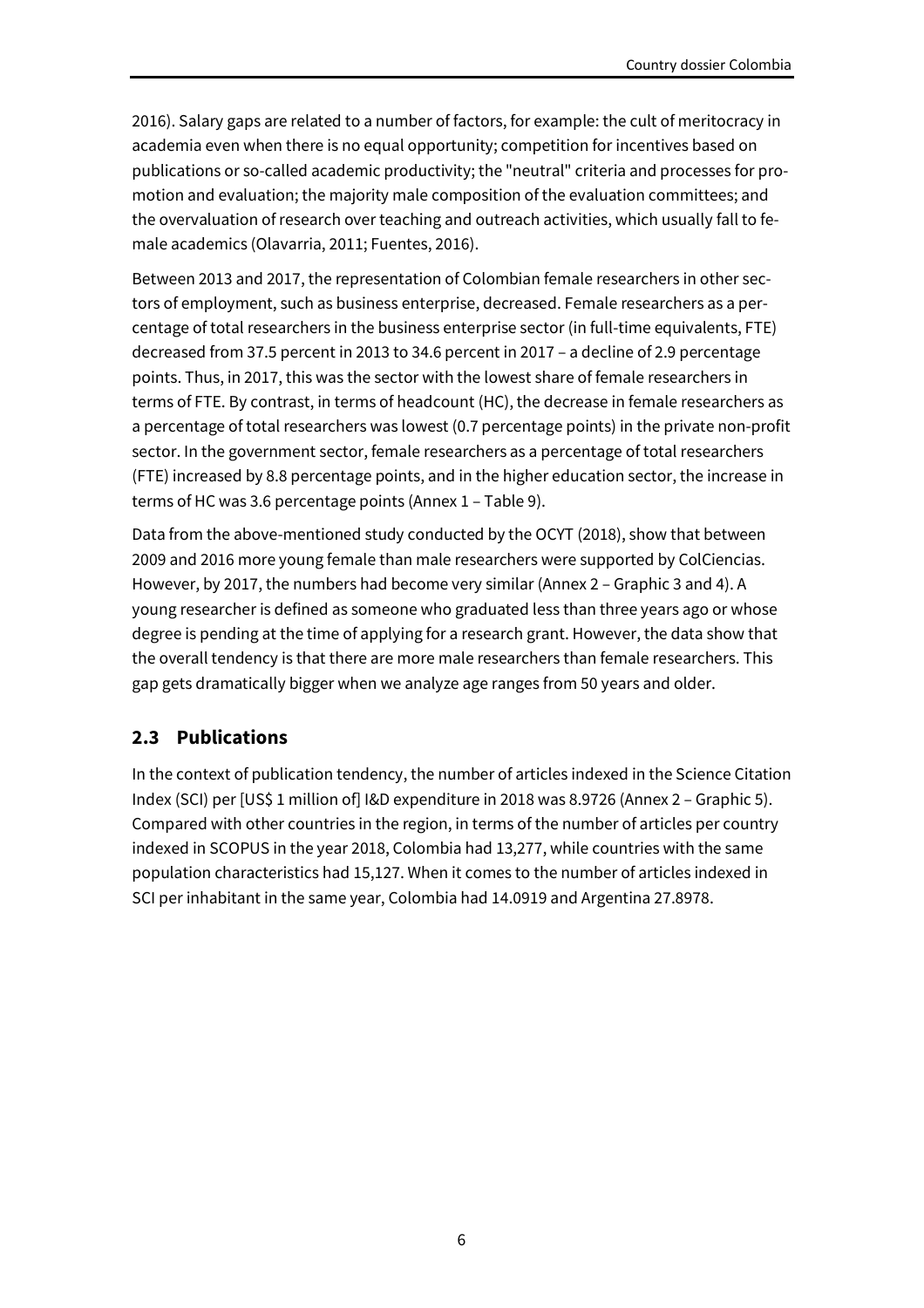## Annex 1: Tables

| Table 1 | Type of higher education institutions in Colombia |  |
|---------|---------------------------------------------------|--|
|---------|---------------------------------------------------|--|

| <b>Type of institution</b>                    | Percentage | <b>Frequency</b> |
|-----------------------------------------------|------------|------------------|
| Professional technical institute              | 8%         | 29               |
| Technological institution                     | 15%        | 53               |
| University institution / Technological School | 39%        | 139              |
| University                                    | 39%        | 139              |
| <b>Total</b>                                  | 100%       | 360              |

Source: Own elaboration. Information obtained from the National Higher Education Information System (SNIES), 2020.

#### **Table 2 Enrollment in tertiary education, ISCED levels 6, 7, 8, Both Sexes**

| <b>Enrollment in tertiary education, both sexes</b> | 2014    | 2015    | 2016    | 2017    | 2018    |
|-----------------------------------------------------|---------|---------|---------|---------|---------|
| ISCED 6: Bachelor's or equivalent                   | 1369149 | 1431983 | 1513288 | 1548587 | 1557594 |
| ISCED 7: Master's or equivalent                     | 135784  | 138888  | 154124  | 159612  | 157581  |
| ISCED 8: Doctoral or equivalent                     | 4428    | 5158    | 5713    | 6071    | 6225    |

Source: UNESCO Institute for Statistics (UIS), 2020a

#### **Table 3 Student Graduation Percentage by Sex**

|                                       | <b>Sex</b> | 2013 | 2014 | 2015 | 2016 | 2017 | 2018 |
|---------------------------------------|------------|------|------|------|------|------|------|
| <b>Bachelor's or equivalent level</b> | Women      | M    | 58.0 | m    | 58.4 | 58.6 | 59.0 |
| (ISCED 2011 level 6)                  | Men        | M    | 42.0 | m    | 41.6 | 41.4 | 41.0 |
| Master's or equivalent level          | Women      | M    | 56.6 | m    | 56.1 | 57.0 | 56.9 |
| (ISCED 2011 level 7)                  | Men        | M    | 43.4 | m    | 43.9 | 43.0 | 43.1 |

Source: OECD, 2020b.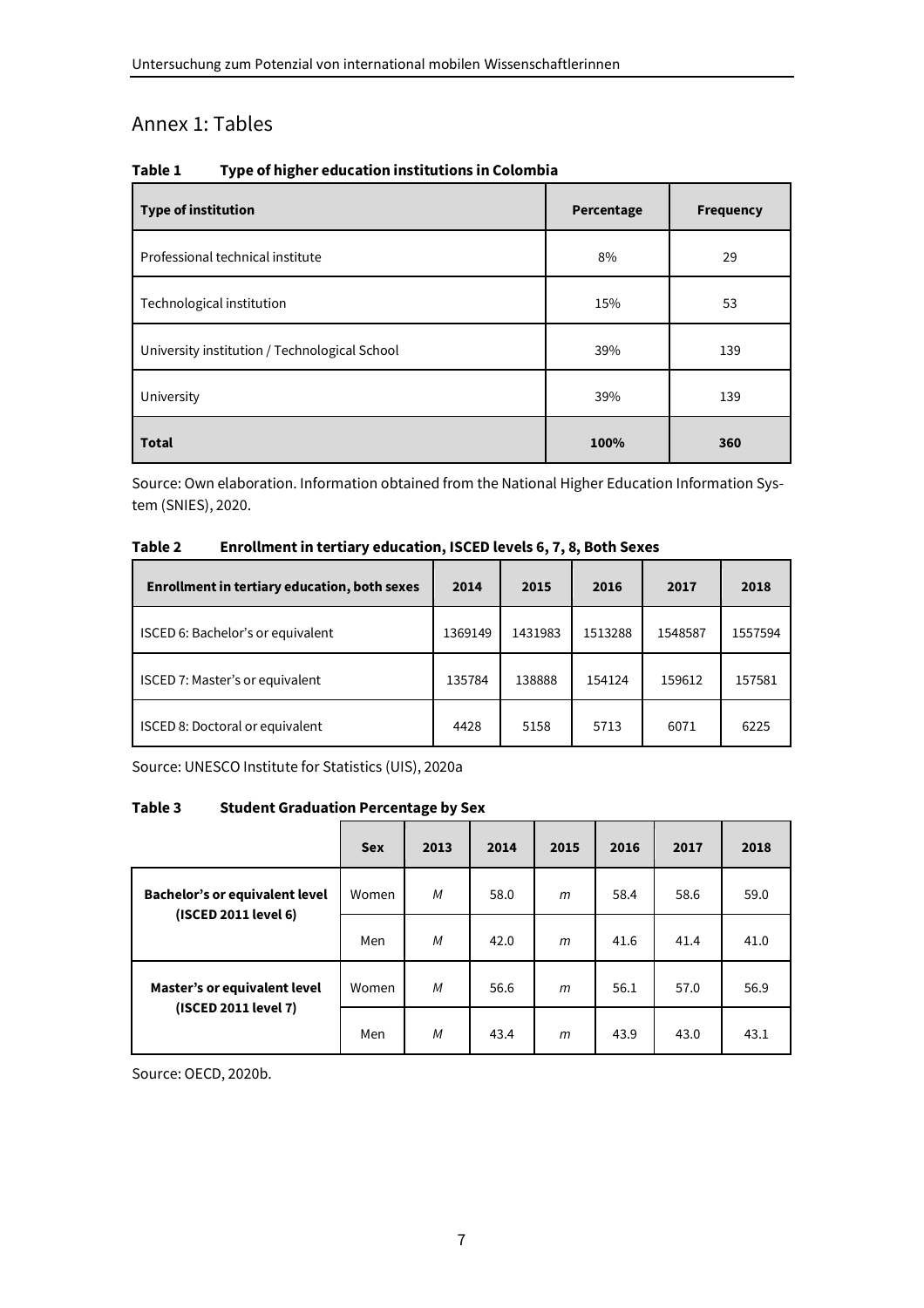#### **Table 4 Gross Graduation Ratio of Tertiary Education**

|                                                                                                                                 | 2014 | 2015 | 2016 | 2017 | 2018 |
|---------------------------------------------------------------------------------------------------------------------------------|------|------|------|------|------|
| Gross graduation ratio from first de-<br>gree programmes (ISCED 6 and 7) in<br>tertiary education, gender parity index<br>(GPI) | 1.42 | 1.38 | 1.45 | 1,46 | 1.49 |

Source: OECD, 2020.

| <b>Field of knowledge</b>                       | <b>Total by</b><br>area | Women          | Men            |
|-------------------------------------------------|-------------------------|----------------|----------------|
| Education                                       | 8                       | 10             | 6              |
| Arts and humanities                             | 4                       | 3              | $\overline{4}$ |
| Social sciences, journalisms and information    | $\overline{7}$          | 9              | 5              |
| Business, administration and law                | 46                      | 51             | 39             |
| Natural sciences, mathematics and statistics    | $\mathbf{1}$            | $\mathbf{1}$   | $\mathbf{1}$   |
| Information and communication technologies      | 5                       | $\overline{2}$ | 8              |
| Engineering, manufacturing and construction     | 17                      | 10             | 25             |
| Agriculture, forestry, fisheries and veterinary | $\overline{2}$          | $\mathbf{1}$   | $\overline{2}$ |
| Health and welfare                              | 6                       | 8              | $\overline{4}$ |
| Services                                        | $\overline{4}$          | 3              | 5              |
| <b>Total</b>                                    | 100                     | 98             | 99             |

#### **Table 5 Tertiary Graduates by Field of Study and Sex (Percentage)**

Source: OECD, 2020.

#### **Table 6 Percentage of Total Graduates in Higher Education by Sex**

|       | 2013 | 2014 | 2015 | 2016 | 2017 | 2018 |
|-------|------|------|------|------|------|------|
| Women | m    | 39.0 | m    | 40.7 | 40.3 | 38.4 |
| Men   | m    | 61.0 | m    | 59.3 | 59.7 | 61.6 |

Source OECD, 2020.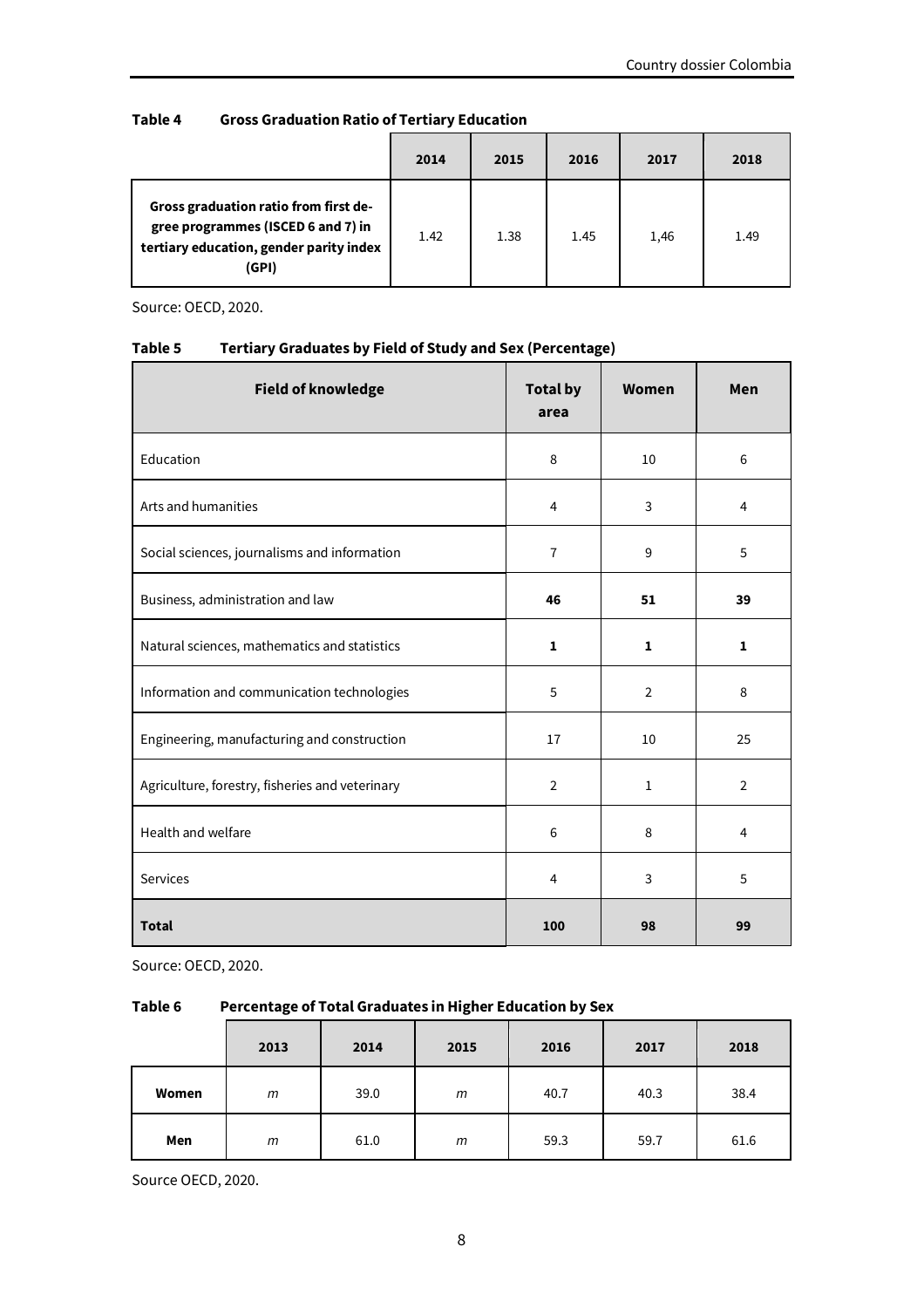| Year | <b>Affiliated</b> | <b>Part time</b> | <b>Full time</b> | <b>Undisclosed</b> | <b>Total</b> |
|------|-------------------|------------------|------------------|--------------------|--------------|
| 2008 | 50382             | 12280            | 28321            | m                  | 77109        |
| 2010 | 60069             | 13534            | 31087            | m                  | 104690       |
| 2012 | 64467             | 19280            | 33393            | m                  | 117140       |
| 2014 | 73606             | 27478            | 41971            | m                  | 143055       |
| 2016 | 75597             | 15981            | 47651            | 13647              | 152876       |

**Table 7 Academic Staff Hierarchy Levels in Universities** 

Source: Own elaboration. Information obtained from Statistical Yearbook of Colombian Higher Education, 2016 and 2017.

**Table 8 Academic Staff by Sex** 

| Year | Women | Men   | <b>Total</b> |
|------|-------|-------|--------------|
| 2008 | 30287 | 60686 | 90983        |
| 2010 | 35351 | 69339 | 104690       |
| 2012 | 40729 | 76411 | 117140       |
| 2014 | 52159 | 90896 | 143055       |
| 2016 | 56633 | 96243 | 152876       |

Source: Own elaboration. Information obtained from the Statistical Yearbook of Colombian Higher Education, 2016 and 2017.

#### **Table 9 Female Researchers as a Percentage of Total Researchers by Sector of Employment (FTE and HC)**

|                                                                            |            | 2013 | 2014 | 2015 | 2016 | 2017 |
|----------------------------------------------------------------------------|------------|------|------|------|------|------|
| Female researchers as a percentage<br>of total researchers - Business en-  | <b>FTE</b> | 37.5 | 35.5 | 32.1 | 34.6 | 34.6 |
| terprise                                                                   | <b>HC</b>  | 34.7 | 34.2 | 33.2 | 34.3 | 34.3 |
| Female researchers as a percentage<br>of total researchers - Government    | <b>FTE</b> | 40.0 | 52.4 | 51.9 | 48.8 | 48.8 |
|                                                                            | <b>HC</b>  | 44.6 | 50.8 | 50.0 | 47.6 | 47.6 |
| Female researchers as a percentage<br>of total researchers - Higher educa- | <b>FTE</b> | 34.1 | 35.4 | 35.2 | 37.6 | 37.6 |
| tion                                                                       | <b>HC</b>  | 33.7 | 35.2 | 35.3 | 37.3 | 37.3 |
| Female researchers as a percentage<br>of total researchers - Private non - | <b>FTE</b> | 33.3 | 37.5 | 27.6 | 36.7 | 36.7 |
| profit                                                                     | <b>HC</b>  | 34.0 | 33.3 | 30.6 | 33.3 | 33.3 |

Source: UNESCO Institute for Statistics (UIS), 2020a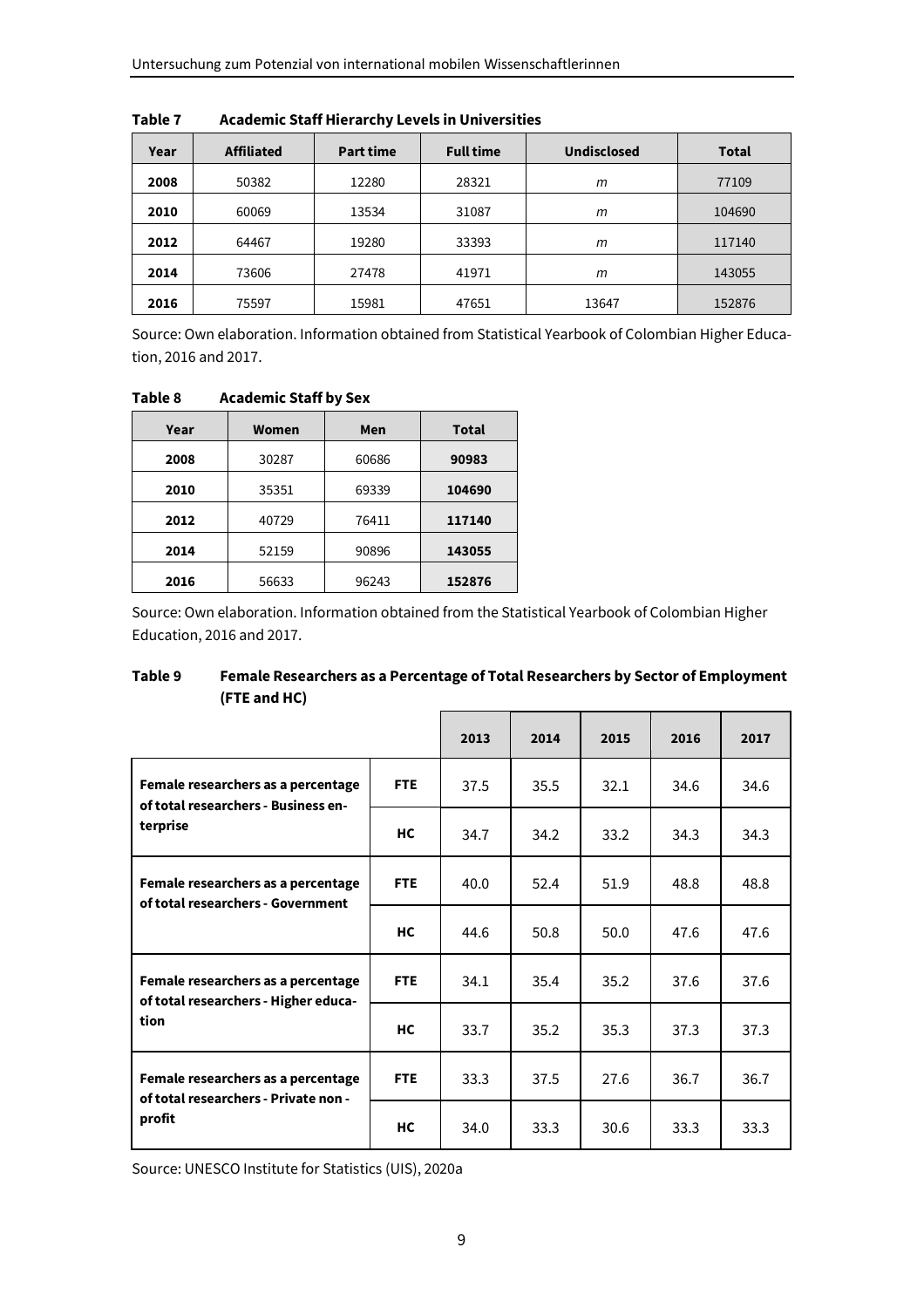| Colombia                   | 2009        | 2010        | 2011        | 2012        | 2013        | 2014  | 2015        | 2016     | 2017     | 2018        |
|----------------------------|-------------|-------------|-------------|-------------|-------------|-------|-------------|----------|----------|-------------|
| <b>Business enterprise</b> | 21.19       | 23.15       | 23.99       | 29.56       | 23.96       | 42.62 | 44.65       | 48.39    | 49.1     | 44.9        |
| Government                 | 6.65        | 8.86        | 7.24        | 8.64        | 15.03       | 8.95  | 9.64        | 6.47     | 8.58     | 10.15       |
| Higher education           | 43.68       | 40.82       | 37.35       | 37.84       | 38.11       | 31.06 | 29.05       | 27.8     | 23.23    | 25.08       |
| Private non-profit         | 28.47       | 27.17       | 31.42       | 23.97       | 22.9        | 17.37 | 16.66       | 17.34    | 19.09    | 19.87       |
| Not specified              | $\mathbf 0$ | $\mathbf 0$ | $\mathbf 0$ | $\mathbf 0$ | $\mathbf 0$ | 0     | $\mathbf 0$ | $\Omega$ | $\Omega$ | $\mathbf 0$ |

**Table 10 GERD by Sector of Performance (%)** 

Source: UNESCO Institute for Statistics (UIS), 2020b).

#### **Table 11 Percentage of Female Teachers in Tertiary Education**

|                                                                | 2014  | 2015  | 2016  | 2017 | 2018  |
|----------------------------------------------------------------|-------|-------|-------|------|-------|
| Percentage of teachers in tertiary<br>education who are female | 36.46 | 36.79 | 37.05 |      | 38.28 |

Source: UNESCO Institute for Statistics (UIS), 2020a.

|      | <b>Affiliated</b> |       | <b>Full time</b> |       | <b>Part time</b> |       | <b>Undisclosed</b> |      |              |
|------|-------------------|-------|------------------|-------|------------------|-------|--------------------|------|--------------|
| Year | F                 | $\%$  | $\%$<br>F        |       | F<br>$\%$        |       | $\%$<br>F          |      | <b>Total</b> |
| 2008 | 50382             | 55.4% | 28321            | 31.1% | 12280            | 13.5% | m                  |      | 90983        |
| 2010 | 60069             | 57.4% | 31087            | 29.7% | 13534            | 12.9% | m                  |      | 104690       |
| 2012 | 64467             | 55.0% | 33393            | 28.5% | 19280            | 16.5% | m                  |      | 117140       |
| 2014 | 73606             | 51.5% | 41971            | 29.3% | 27478            | 19.2% | m                  |      | 143055       |
| 2016 | 75597             | 49.4% | 47651            | 31.2% | 15981            | 10.5% | 13647              | 8.9% | 152876       |

#### **Table 12 Academic Hierarchy Levels in Universities by 2019**

Source: Own elaboration. Information obtained from Statistical Yearbook of Colombian Higher Education, 2016 and 2017.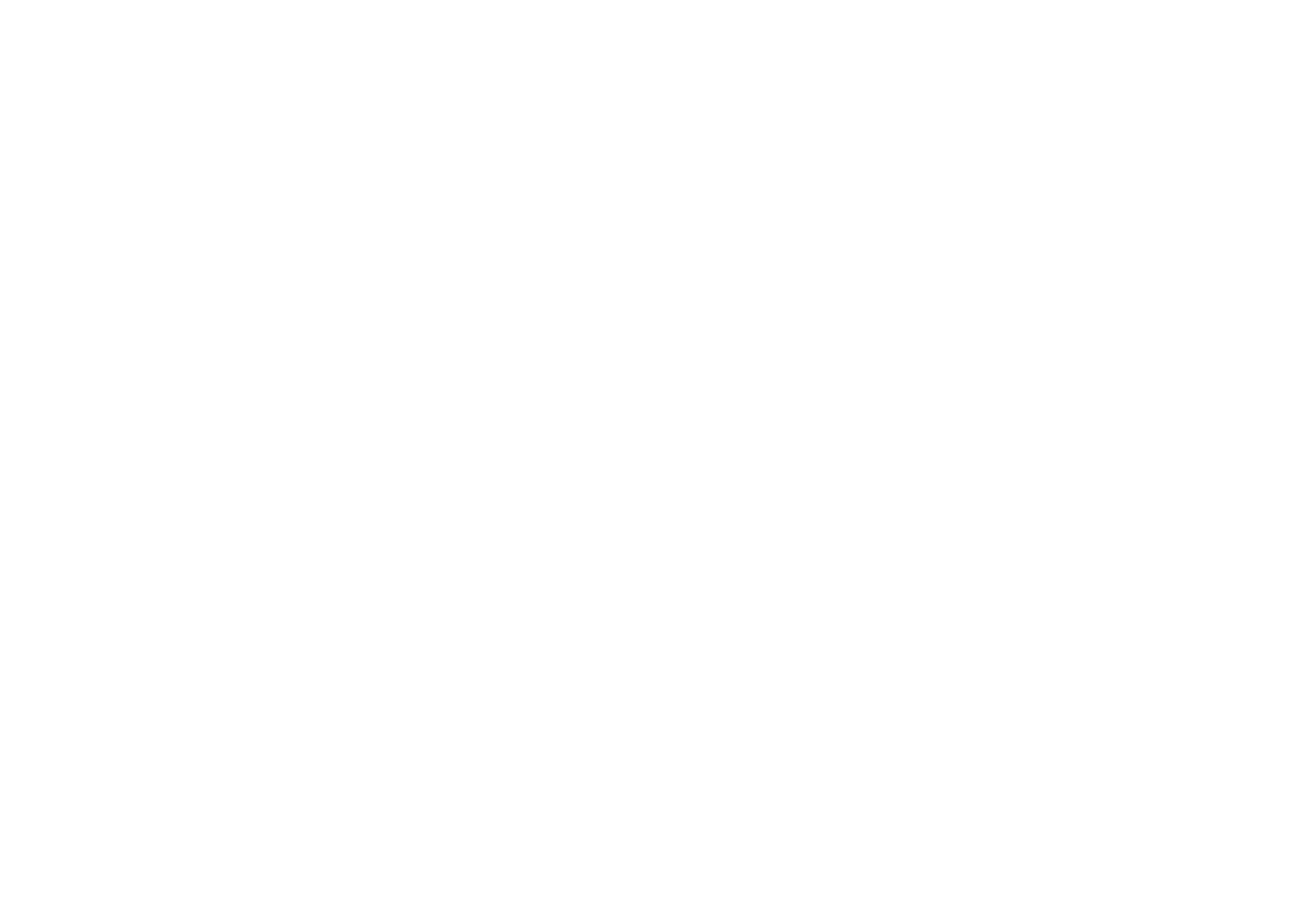|                                 |              | 2013  |               | 2014  |               | 2015  |               | 2016           |               | 2017           |                | 2018  |                |
|---------------------------------|--------------|-------|---------------|-------|---------------|-------|---------------|----------------|---------------|----------------|----------------|-------|----------------|
| <b>Academic staff</b><br>grade  | <b>Sex</b>   | F.    | $\frac{0}{0}$ | F     | $\frac{0}{0}$ | F.    | $\frac{0}{0}$ | F              | $\frac{0}{0}$ | F.             | %              | F     | $\frac{0}{0}$  |
|                                 | Women        | 396   | 36%           | 215   | 31%           | 42    | 23%           | 118            | 29%           | 155            | 24%            | 450   | 29%            |
| <b>Undergraduate</b><br>student | Men          | 712   | 64%           | 481   | 69%           | 140   | 77%           | 290            | 71%           | 501            | 76%            | 1122  | 71%            |
|                                 | <b>Total</b> | 1108  | 100%          | 696   | 100%          | 182   | 100%          | 408            | 100%          | 656            | 100%           | 1572  | 100%           |
|                                 | Women        | 789   | 39%           | 561   | 36%           | 625   | 37%           | 15240          | 36%           | 9879           | 35%            | 9743  | 36%            |
| <b>Bachelor</b>                 | Men          | 1260  | 61%           | 1004  | 64%           | 1046  | 63%           | 26799          | 64%           | 18138          | 65%            | 17336 | 64%            |
|                                 | <b>Total</b> | 2049  | 100%          | 1565  | 100%          | 1671  | 100%          | 42039          | 100%          | 28017          | 100%           | 27079 | 100%           |
|                                 | Women        | 266   | 28%           | 312   | 30%           | 259   | 25%           | 216            | 28%           | 128            | 32%            | 136   | 31%            |
| <b>Technician</b>               | Men          | 699   | 72%           | 742   | 70%           | 796   | 75%           | 563            | 72%           | 267            | 68%            | 298   | 69%            |
|                                 | <b>Total</b> | 965   | 100%          | 1054  | 100%          | 1055  | 100%          | 779            | 100%          | 395            | 100%           | 434   | 100%           |
|                                 | Women        | 315   | 33%           | 448   | 27%           | 572   | 27%           | 396            | 25%           | 251            | 32%            | 237   | 29%            |
| <b>Technologist</b>             | Men          | 654   | 67%           | 1202  | 73%           | 1559  | 73%           | 1170           | 75%           | 524            | 68%            | 575   | 71%            |
|                                 | <b>Total</b> | 969   | 100%          | 1650  | 100%          | 2131  | 100%          | 1566           | 100%          | 775            | 100%           | 812   | 100%           |
|                                 | Women        | 13374 | 36%           | 16066 | 37%           | 16696 | 38%           | 17178          | 38%           | 17447          | 38%            | 17194 | 39%            |
| Specialization                  | Men          | 23511 | 64%           | 27402 | 63%           | 27809 | 62%           | 27881          | 62%           | 28495          | 62%            | 27372 | 61%            |
|                                 | <b>Total</b> | 36885 | 100%          | 43468 | 100%          | 44505 | 100%          | 45059          | 100%          | 45942          | 100%           | 44566 | 100%           |
| Professional                    | Women        | 14077 | 35%           | 14563 | 35%           | 14894 | 36%           | $\blacksquare$ | $\sim$        | $\blacksquare$ | $\blacksquare$ |       | ٠              |
|                                 | Men          | 26005 | 65%           | 26461 | 65%           | 26619 | 64%           | ۰              |               | $\blacksquare$ |                | ۰     | $\blacksquare$ |
|                                 | <b>Total</b> | 40082 | 100%          | 41024 | 100%          | 41513 | 100%          |                |               |                |                |       |                |
| <b>Master</b>                   | Women        | 10612 | 38%           | 16049 | 38%           | 16831 | 38%           | 18675          | 38%           | 22375          | 39%            | 24108 | 40%            |

#### **Table 13 Academic Staff Grade or Postdoctoral Researcher in Academia by Sex**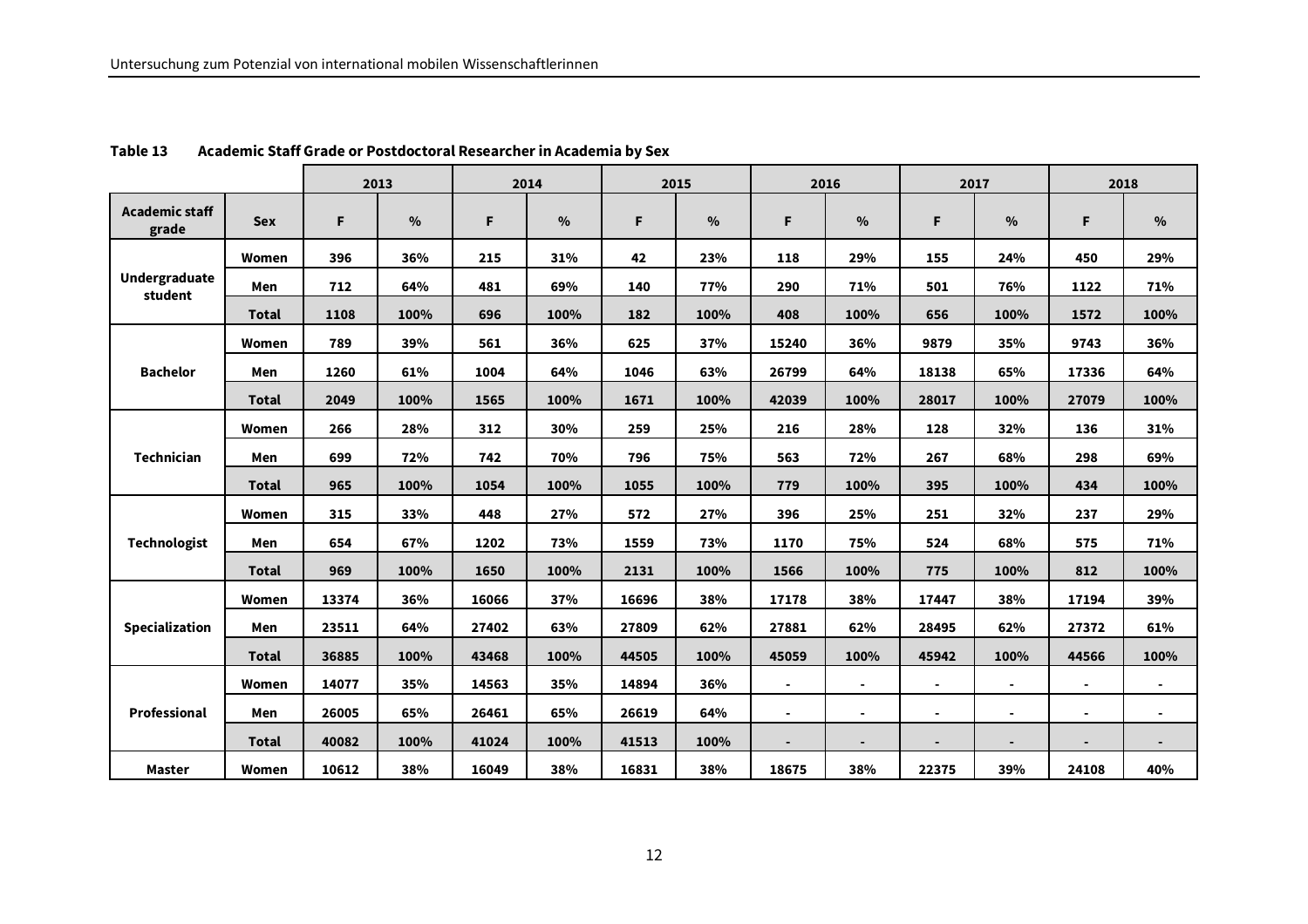|               | Men          | 17332 | 62%                      | 25826 | 62%  | 27025 | 62%  | 30371 | 62%  | 34816 | 61%            | 36235 | 60%            |
|---------------|--------------|-------|--------------------------|-------|------|-------|------|-------|------|-------|----------------|-------|----------------|
|               | <b>Total</b> | 27944 | 100%                     | 41875 | 100% | 43856 | 100% | 49046 | 100% | 57191 | 100%           | 60343 | 100%           |
|               | Women        | 1998  | 31%                      | 2783  | 32%  | 2987  | 32%  | 3489  | 33%  | 4356  | 33%            | 4622  | 34%            |
| <b>Doctor</b> | Men          | 4410  | 69%                      | 5932  | 68%  | 6317  | 68%  | 7212  | 67%  | 8702  | 67%            | 9037  | 66%            |
|               | <b>Total</b> | 6408  | 100%                     | 8715  | 100% | 9304  | 100% | 10701 | 100% | 13058 | 100%           | 13659 | 100%           |
| Postdoctoral  | Women        | 148   | 37%                      | 67    | 38%  | 60    | 35%  | 45    | 32%  | 152   | 34%            | 50    | 38%            |
|               | Men          | 252   | 63%                      | 111   | 62%  | 113   | 65%  | 97    | 68%  | 295   | 66%            | 83    | 62%            |
|               | <b>Total</b> | 400   | 100%                     | 178   | 100% | 173   | 100% | 142   | 100% | 447   | 100%           | 133   | 100%           |
|               | Women        | ۰     | $\blacksquare$           | 1095  | 39%  | 1958  | 40%  | 1276  | 41%  | ۰     | $\blacksquare$ | ٠     |                |
| Does not in-  | Men          | ۰     | $\blacksquare$           | 1735  | 61%  | 2932  | 60%  | 1860  | 59%  | ۰     | $\blacksquare$ | $\,$  | $\blacksquare$ |
| form          | <b>Total</b> |       | $\overline{\phantom{0}}$ | 2830  | 100% | 4890  | 100% | 3136  | 100% | ٠     |                | -     |                |

Source: Own elaboration. Information obtained from the consolidated enrollment bases (2000 - 2013, 2014, 2015, 2016, 2017, 2018) published by the National Higher Education Information System (SNIES)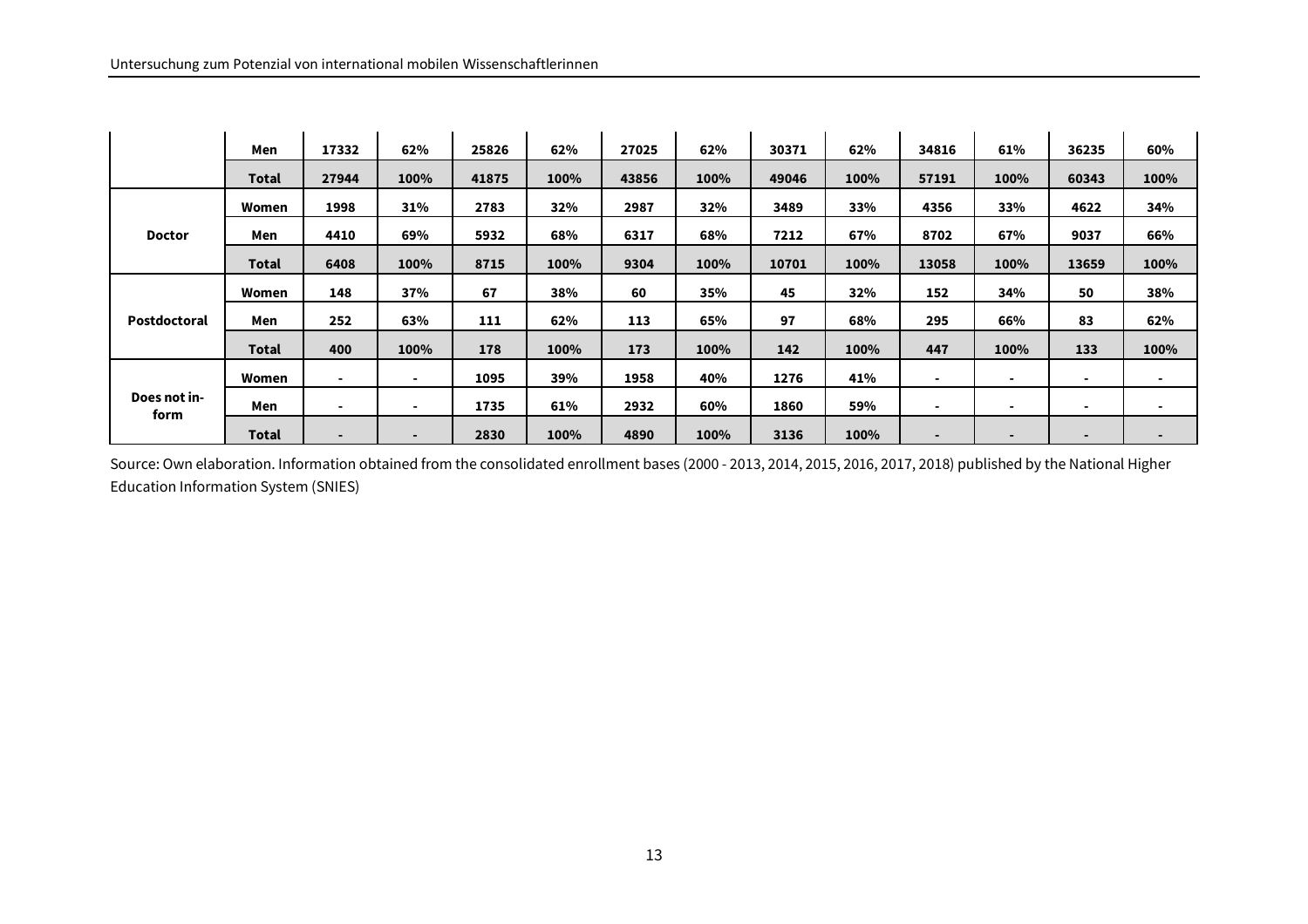## **Annex 2: Graphics**



**Graphic 1 Enrollments in Colombian Higher Education 2004–2018** 

Source: Own elaboration. Information obtained from the consolidated enrollment bases (2000–2013, 2014, 2015, 2016, 2017, 2018) published by the National Higher Education Information System (SNIES)



**Graphic 2 Doctoral Student Enrollment by Sex 2010–2016** 

Source: Statistical Yearbook of Colombian Higher Education, 2017.



#### **Graphic 3 Young Researchers Supported by ColCiencias by sex (2008–2017)**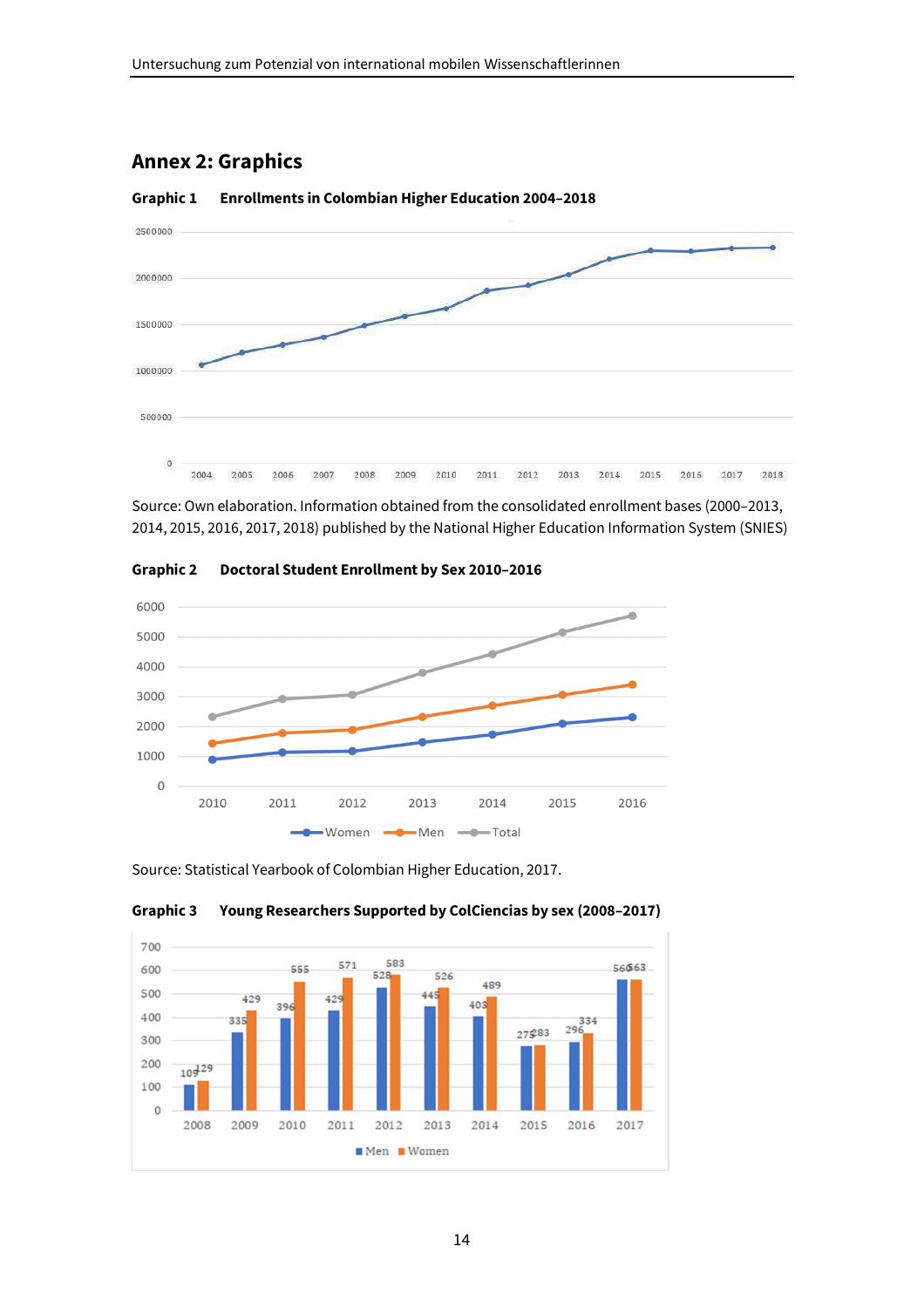Source: Science and Technology Observatory (OCYT), 2018.



**Graphic 4 Number of Researchers Recognized by ColCiencias by Sex and Age in 2017** 

Source: Statistical Bulletin, Administrative Department of Science, Technology and Innovation (Col-Ciencias), 2017.





Source: Network for Science and Technology Indicators - Ibero-American and Inter-American - (RICYT), 2020.

\* There were no data for Brazil in 2018.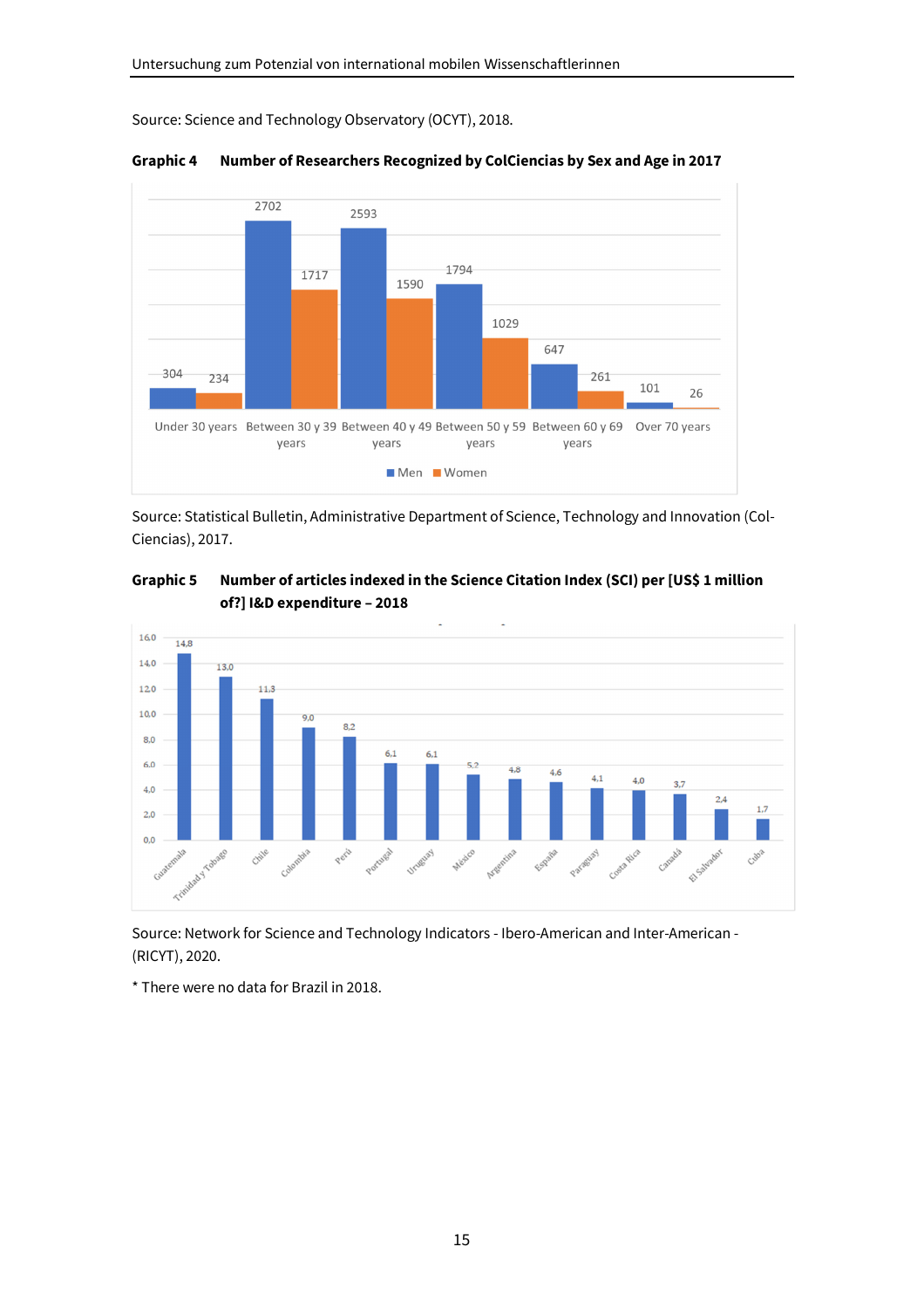#### **References**

- Arango Gaviria, L.G.(2013). Culturas académicas, acciones afirmativas y democratización restringida de la universidad colombiana. En: Incluyendo sin excluir. Género y movilidad en instituciones de educación superior, Jennifer Chan de Ávila, Sabina Peter García, Martha Zapata Galindo (eds.): 75-97, Berlín: Editorial Walter Frey
- Buquet, A. M., Cooper, J. A., Mingo, A. & Moreno, H. (2013). *Intrusas en la universidad.* México: Universidad Nacional Autónoma de México, Programa Universitario de Estudios de Género.
- Camacho, Messina and Uribe (2017). *The Expansion of Higher Education in Colombia: Bad Stu*dents or Bad Programs? Documento CEDE No. 2017-13. Retrieved from: https://papers.ssrn.com/sol3/papers.cfm?abstract\_id=2921965
- Carroll, Reyes and Trines (June 23, 2020). *Education in Colombia.* Education System Profiles, World Education News + Reviews. Retrieved from: https://wenr.wes.org/2020/06/education-in-colombia-2
- CINDA (2016). *Educación Superior en Iberoamerica: Informe 2016*. Retrieved from https://www.cl/download/libros/-2012-Informe-de-Educaci%C3%B3n-Superior-INTERIOR-101%20(1).pdf
- ColCiencias (2017). *Boletín Estadístico No. 5 2017.* Departamento Administrativo de Ciencia, Tecnología e Innovación. Bogotá, Colombia. Retrieved from: https://minciencias.gov.co/sites/default/files/ckeditor\_files/Boletin-Estadistico2017\_Final.pdf
- Cruz Herrera, J. y Moreno, E. N. (2012). *Educación Superior y Mercado Laboral: Reflexiones sobre la reproducción de la dominación sexual.* Boletina 2 de la Escuela de Estudios de Género de la Universidad Nacional de Colombia, 50-57.
- Espinosa, B. y Goetschel, A. (2012). La educación superior ecuatoriana en el marco de las reformas implementadas a partir del año 2000. En Martha Zapata, Sabina García y Jennifer Chan (eds.), *La interseccionalidad en debate. Actas del Congreso Internacional Indicadores Interseccionales y Medidas de Inclusión Social en Instituciones de Educación Superior* (pp. 107-121). Berlín: Medidas para la Inclusión Social y Proyecto Equidad en Instituciones de Educación Supe- rior en América Latina (Miseal). Universidad de Frëie.
- FEGES (2015). *Inclusión e igualdad de género en Colombia*. Educación superior, Bogotá. Infografía.
- Franco-Orozco C. and Franco-Orozco B. (2018). Women in Academia and Research: An Overview of the Challenges Toward Gender Equality in Colombia and How to Move Forward. *Front. Astron. Space Sci*. 5:24
- Fuentes, L. (2016). *¿Por qué se requieren políticas de equidad de género en la educación superior?* Nómadas (Col), núm. 44, abril, 2016, pp. 65-83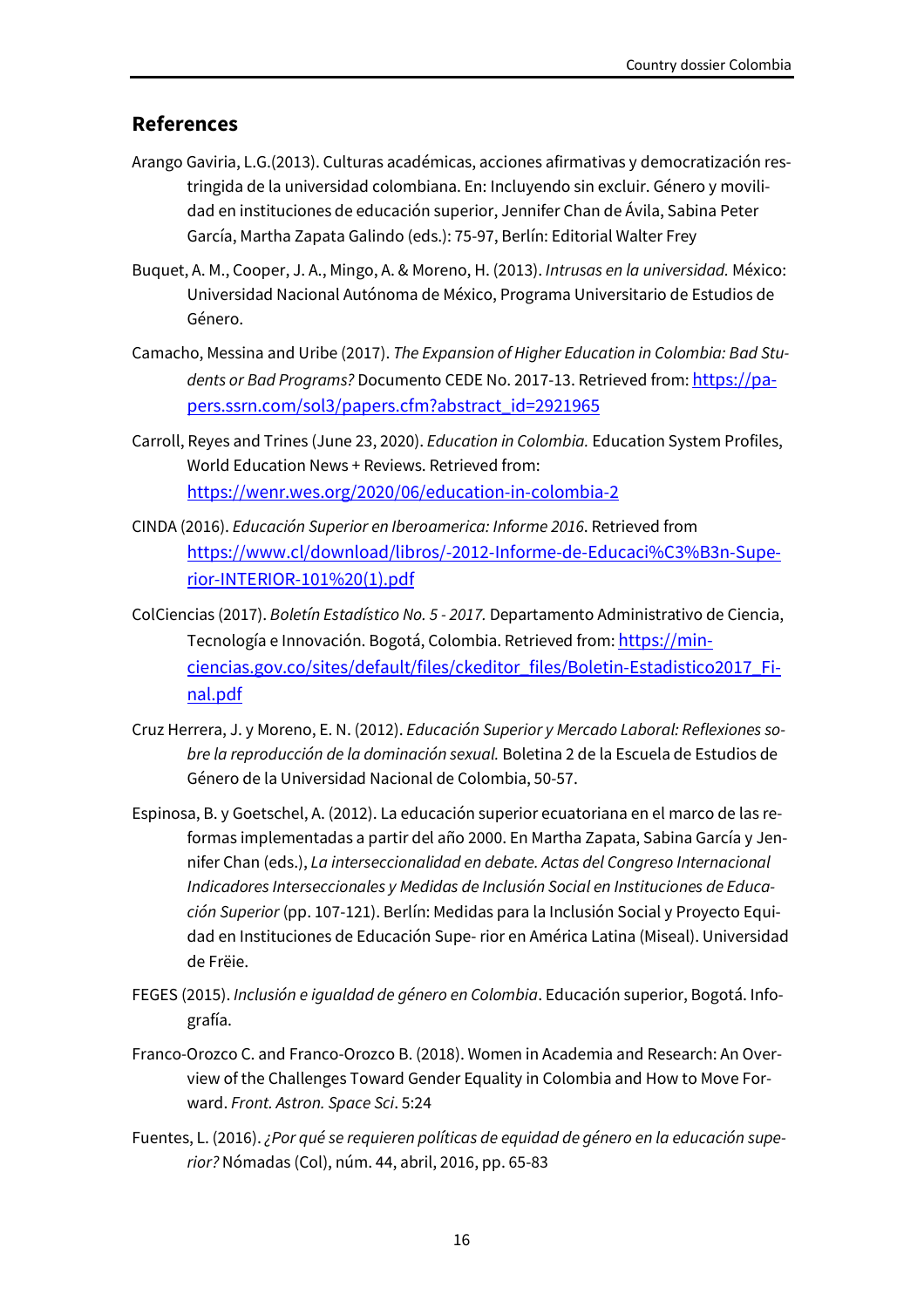- García de Fanelli, Ana. 2016. La educación superior en Iberoamérica 2016. CINDA-Universia. Banco Mundial. Fuente en: http://www. cinda. cl/ (Consultado el 15 de Enero de 2021).
- LEE (2021). La brecha de género en investigación en Colombia. Laboratorio de Economía de la Educación (LEE) de la Pontificia Universidad Javeriana. Recuperado de https://economiadelaeducacion.org/docs/
- Melo-Becerra, L. A., Ramos-Forero, J. E., & Hernández-Santamaría, P. O. (2017). La educación superior en Colombia: situación actual y análisis de eficiencia. Revista Desarrollo y Sociedad(78), 59-111.
- Mendivelso Díaz, M. E., & Parra Guarnizo, J. A. (2018). La investigación en la universidad colombiana, retos para el futuro. Manuscrito inédito, Departamento de Psicología, Universidad Cooperativa de Colombia, Villavicencio, Colombia
- MinSciences (2019). *Colombia tendrá por primera vez en su historia un Ministerio de Ciencia, Tecnología e Innovación.* Colombia. Retrieved from: https://minciencias.gov.co/sala\_de\_prensa/colombia-tendra-por-primera-vez-en-su-historia-un-ministerio-ciencia-tecnologia-e
- Ministry of Sciences (2021). ¿Qué es ColCiencias?. Colombia. Retrieved from: https://legadoweb.minciencias.gov.co/faq/qu-es-colciencias
- Ministry of National Education (2017). *Anuario Estadístico de la Educación Superior Colombiana*. Bogotá, Colombia. Retrieved from: https://snies.mineducacion.gov.co/1778/articles-391288\_recurso\_1.pdf
- National Information System of Higher Education (2020). *Bases consolidadas.* Colombia. Retrieved from: https://snies.mineducacion.gov.co/portal/ESTADISTICAS/Basesconsolidadas/
- National Information System of Higher Education (2019). C*onsulta de Instituciones: Sistema Nacional de Información para la Educación Superior de Colombia.* Retrieved from: https://hecaa.mineducacion.gov.co/consultaspublicas/ies
- OCYT (2018). *Science and Technology Indicators.* Colombia. Retrieved from: https://ocyt.org.co/Libro2018 Completo/INDICADORES\_OCyT\_2018%20Version%2023-07-19.pdf
- OECD (2020). OECD.Stat. Retrieved from: https://stats.oecd.org/
- Olavarría, J. (2011). *La participación y del liderazgo de las mujeres dentro de las instituciones de educación superior (IES) en las Américas,* Red Interamericana de Formación en Mujeres, Género y Desarrollo con Equidad (RIF-GED).
- RICYT (2018). Indicadores de Ciencia y Tecnología. Retrieved from: http://www.ricyt.org/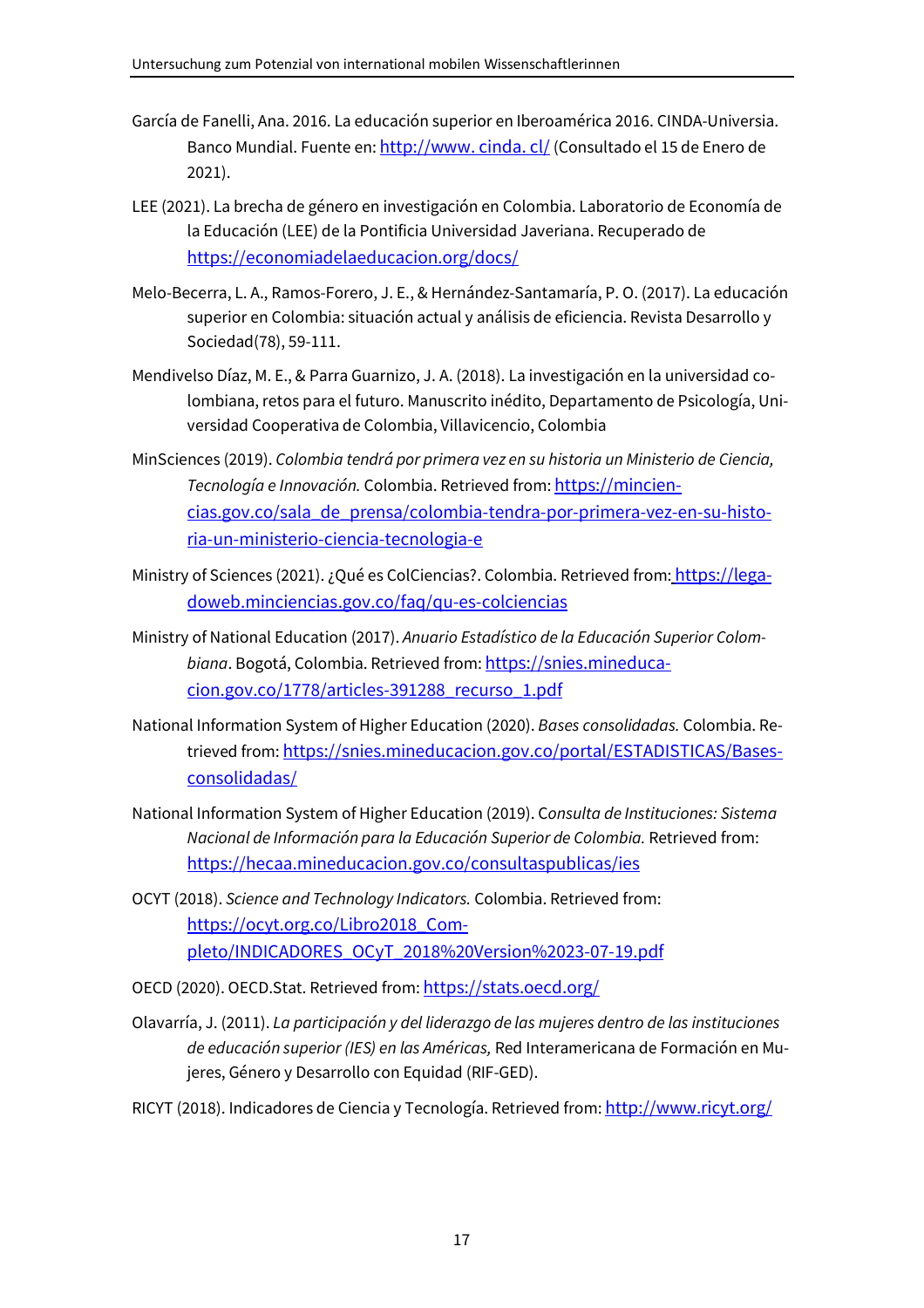- SNIES (2020). Sistema de bases consolidadas. Sistema Nacional de Información en Educación Superior. Retrieved from: https://snies.mineducacion.gov.co/portal/ESTADISTICAS/Bases-consolidadas/
- Trading Economics (2020). *Colombia School Enrollment, Tertiary (% Gross).* Retrieved from: https://tradingeconomics.com/colombia/school-enrollment-tertiary-percentgross-wb-data.html
- UNESCO Institute for Statistics (UIS) (2020a). *Colombia Education and Literacy*. Retrieved from: http://data.uis.unesco.org/
- UNESCO Institute for Statistics (UIS). (2020b). *Colombia Science, Technology and Innova*tion. Retrieved from: http://uis.unesco.org/en/country/co?theme=science-technology-and-innovation
- UNESCO (2019). *Women in Science.* Fact Sheet No. 55. FS/2019/SCI/55. Retrieved from: http://uis.unesco.org/sites/default/files/documents/fs55-women-in-science-2019-en.pdf
- World Bank (2020a). *Research and development expenditure (% of GDP) Colombia.* Retrieved from: https://data.worldbank.org/indicator/GB.XPD.RSDV.GD.ZS?locations=CO-
- World Bank (2020b). *Expenditure on tertiary education (% of government expenditure on education) - Chile, Colombia.* Retrieved from: https://data.worldbank.org/indicator/SE.XPD.TERT.ZS?locations=CL-CO